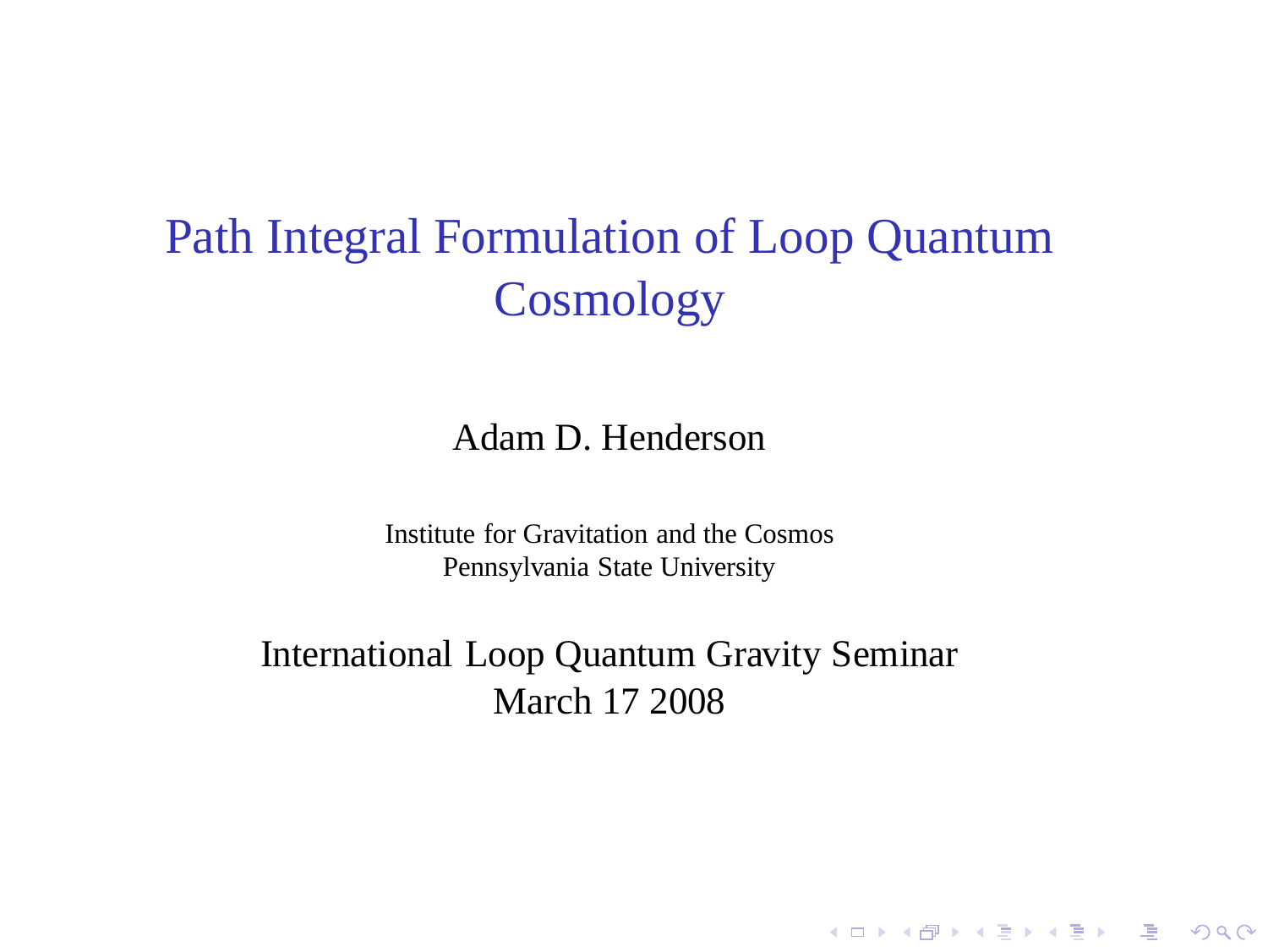### **Motivations**

- 1. There have been arguments against the singularity resolution in LQC using path integrals. The canonical quantization is well understood and the singularity resolution is robust, so where do the path integral arguments break down?
- 2. Recent developements have allowed for the construction of new spin foam models that are more closely related to the canonical theory. It is important to make connections to spin-foams by building path integrals from the canonical theory when possible.
- 3. A path integral representation of Loop Quantum Cosmology will aid in studying the physics of more complicated LQC models  $(k = 1,$  $\Lambda \neq 0$ , Bianchi). Using standard path integral techniques one can argue why the effective equations are so surprisingly accurate.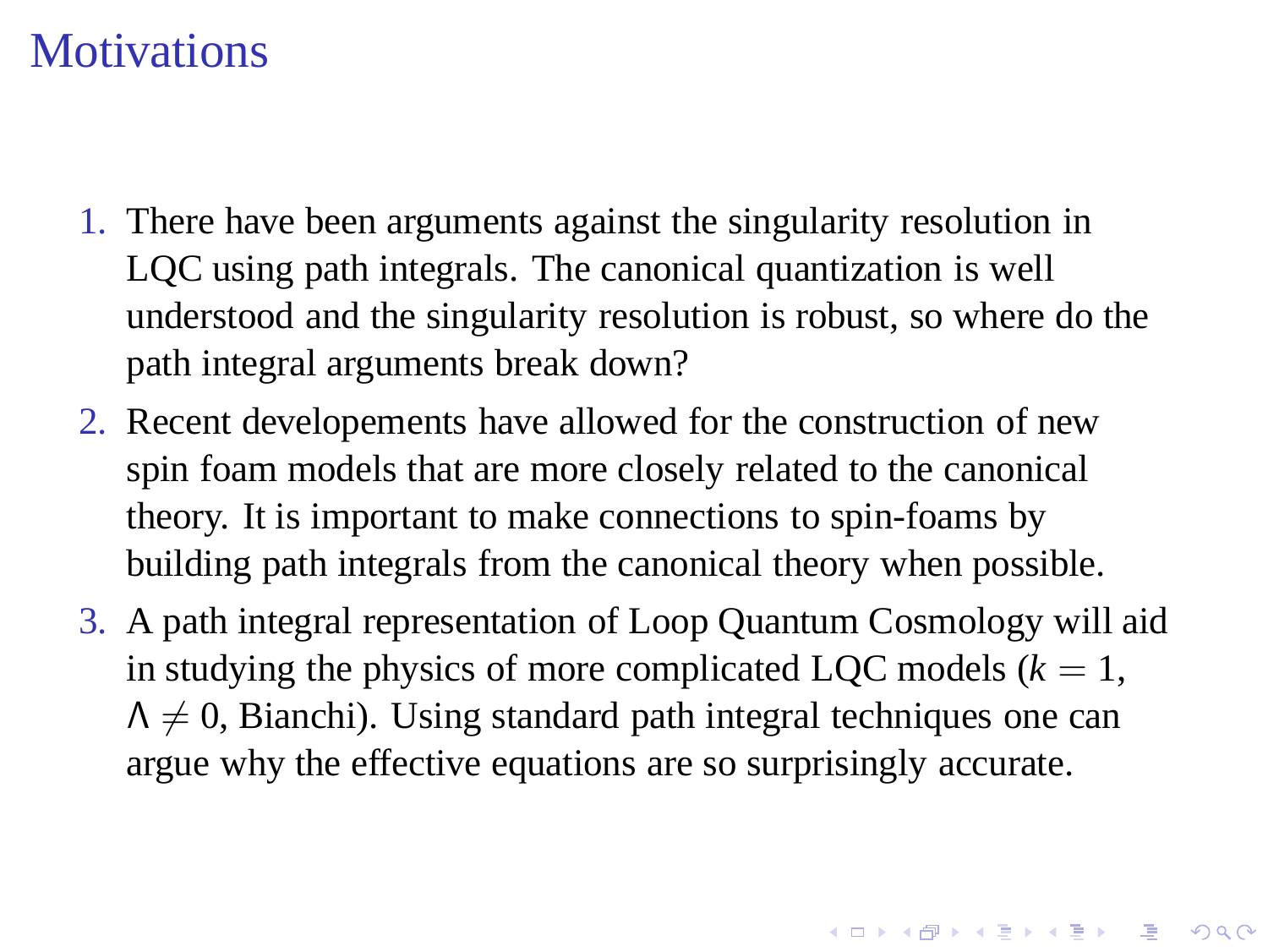### **Introduction**

- We construct a path integral for the exactly soluble Loop Quantum Cosmology starting with the canonical quantum theory.
- The construction defines each component of the path integral. Each has non-trivial changes from the standard path integral.
- We see the origin of singularity resolution in the path integral representation of LQC.
- The structure of the path integral features similarities to spin foam models.
- The path integral can give an argument for the surprising accuracy of the effective equations used in more complicated models.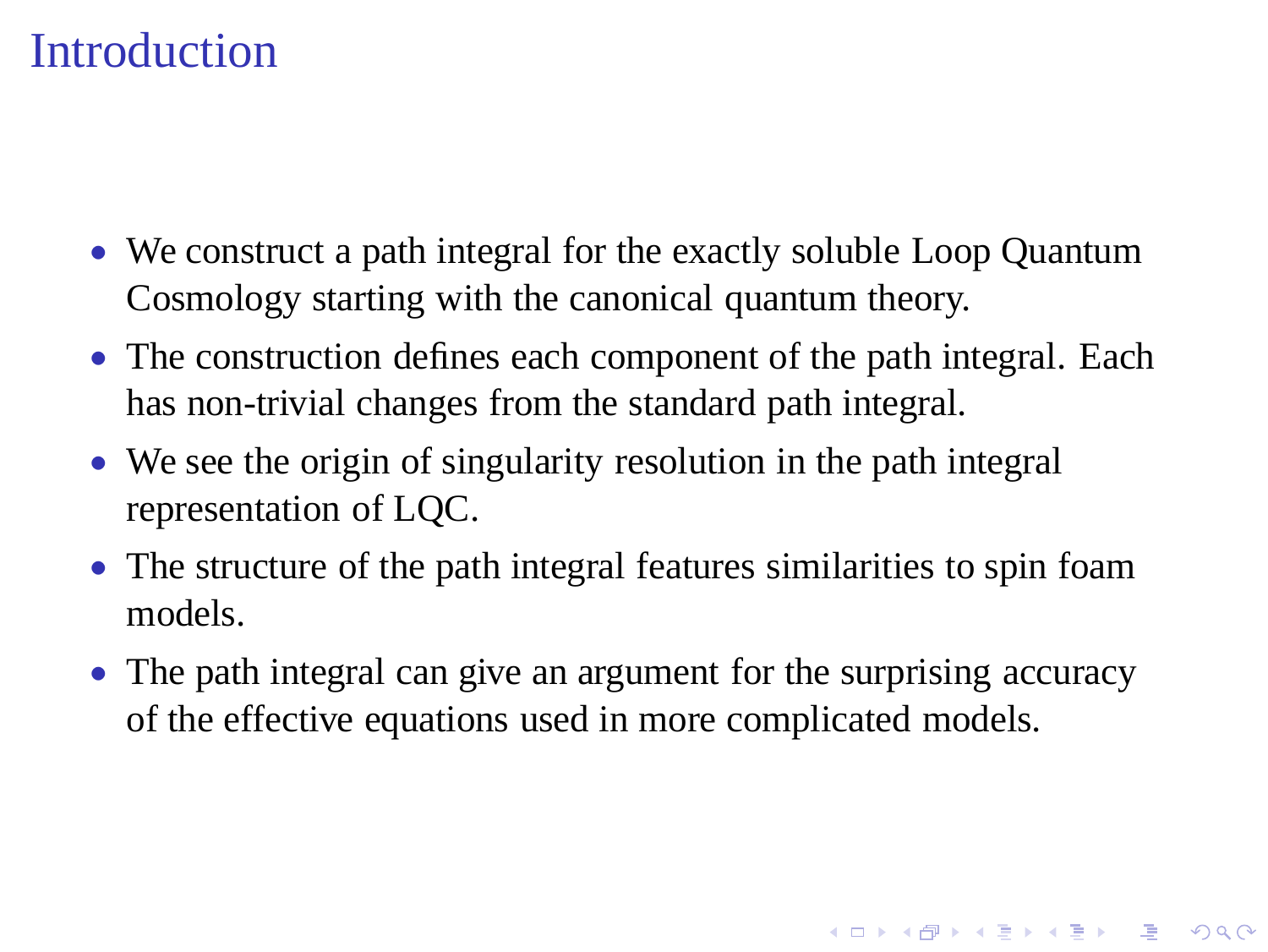**Outline** 

[Standard Construction](#page-4-0)

[Exactly Soluble LQC](#page-11-0)

[LQC Path Integral](#page-15-0)

[Other Forms of Path Integral](#page-22-0)

[Singularity Resolution/Effective Equations](#page-24-0)

<span id="page-3-0"></span>[Conclusion](#page-28-0)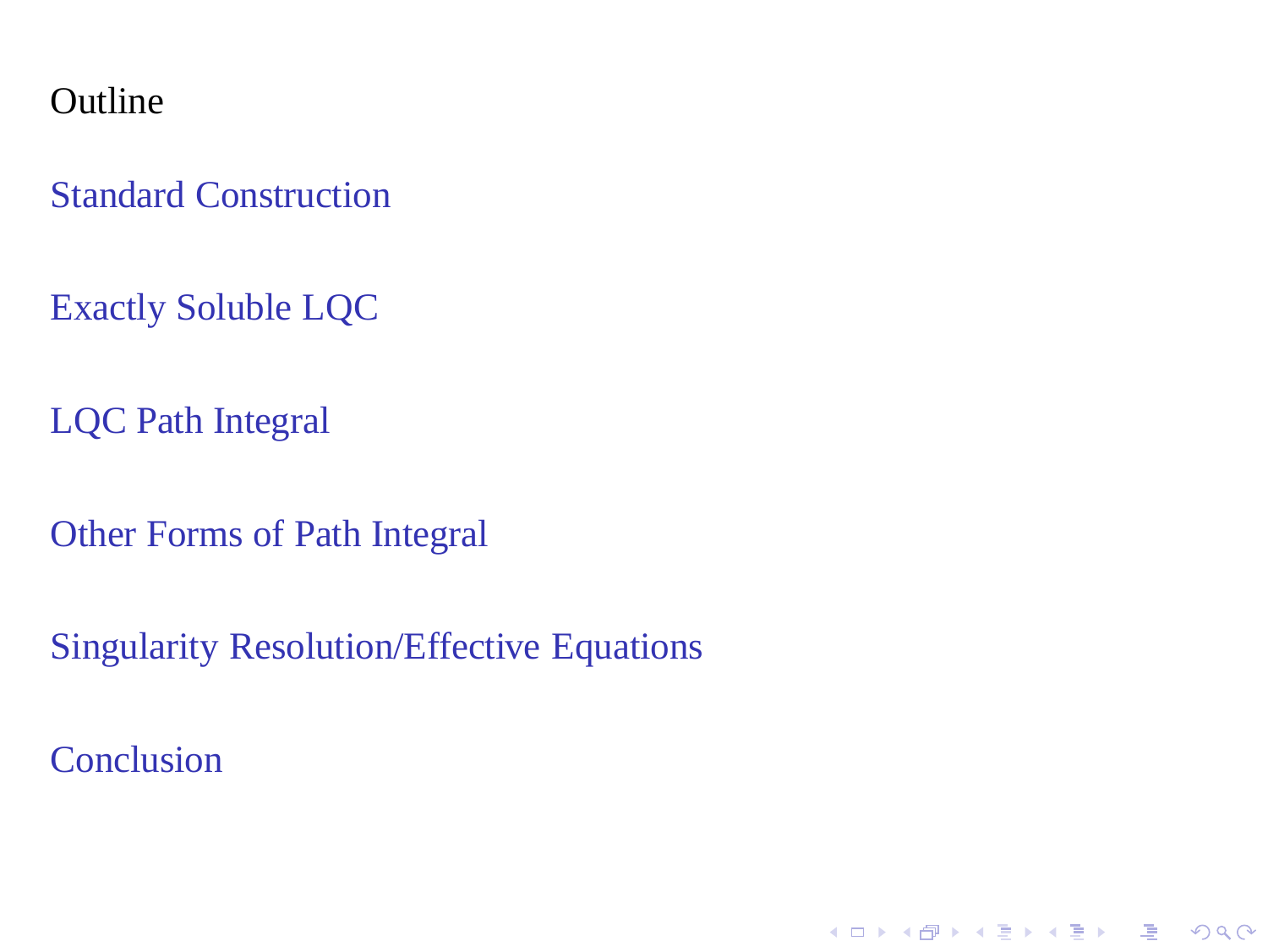### Path Integrals - Overview

- Path Integrals: Covariant formulation of quantum theory expressed as a sum over paths
- Formally the path integral can be written as

$$
\int \mathcal{D}q e^{iS[q]/\hbar} \quad \text{or} \quad \int \mathcal{D}q \mathcal{D}p e^{iS[q,p]/\hbar} \tag{1}
$$

- To define a path integral directly involves defining the components of these formal expressions:
	- 1. What is the space of paths *q*(*t*) over which we integrate?
	- 2. D: What is the measure on this space of paths?
	- 3. *S*[*q*]: What is the phase associated with each path.
- <span id="page-4-0"></span>• Each of these components can be determined by constructing the path integral from the canonical theory (when possible).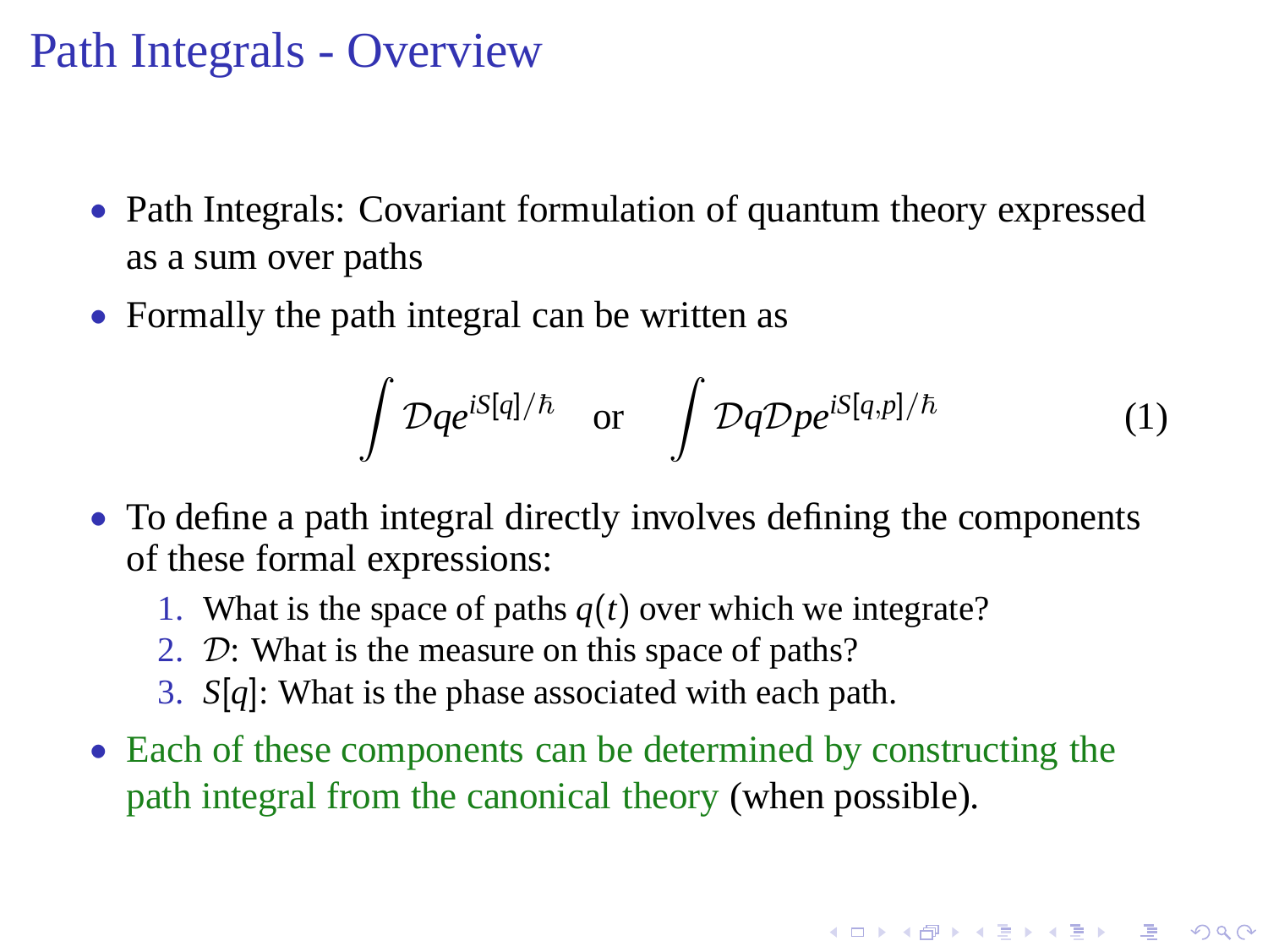#### Standard Construction

- Outline the standard construction of a path integral representation for Non-Relativistic Quantum Mechanics with a polynomial Hamiltonian,  $H(q, p)$ .
- We want path integral representation of the propagator

$$
\langle x'|e^{-i\hat{H}\Delta t/\hbar}|x\rangle = \langle x',t'|x,t\rangle \tag{2}
$$

• Split the exponential into a product of N identical terms.

$$
\langle x' | \prod_{n=1}^{N} e^{-i\hat{H}\epsilon/\hbar} |x\rangle \quad \text{where} \quad \epsilon = \frac{\Delta t}{N} \tag{3}
$$

• Insert a complete basis in x between each exponential.

$$
\langle x' | e^{-i\hat{H}\epsilon/\hbar} \int dx_{n-1} |x_{n-1}\rangle \langle x_{n-1} | e^{-i\hat{H}\epsilon/\hbar}... |x\rangle \tag{4}
$$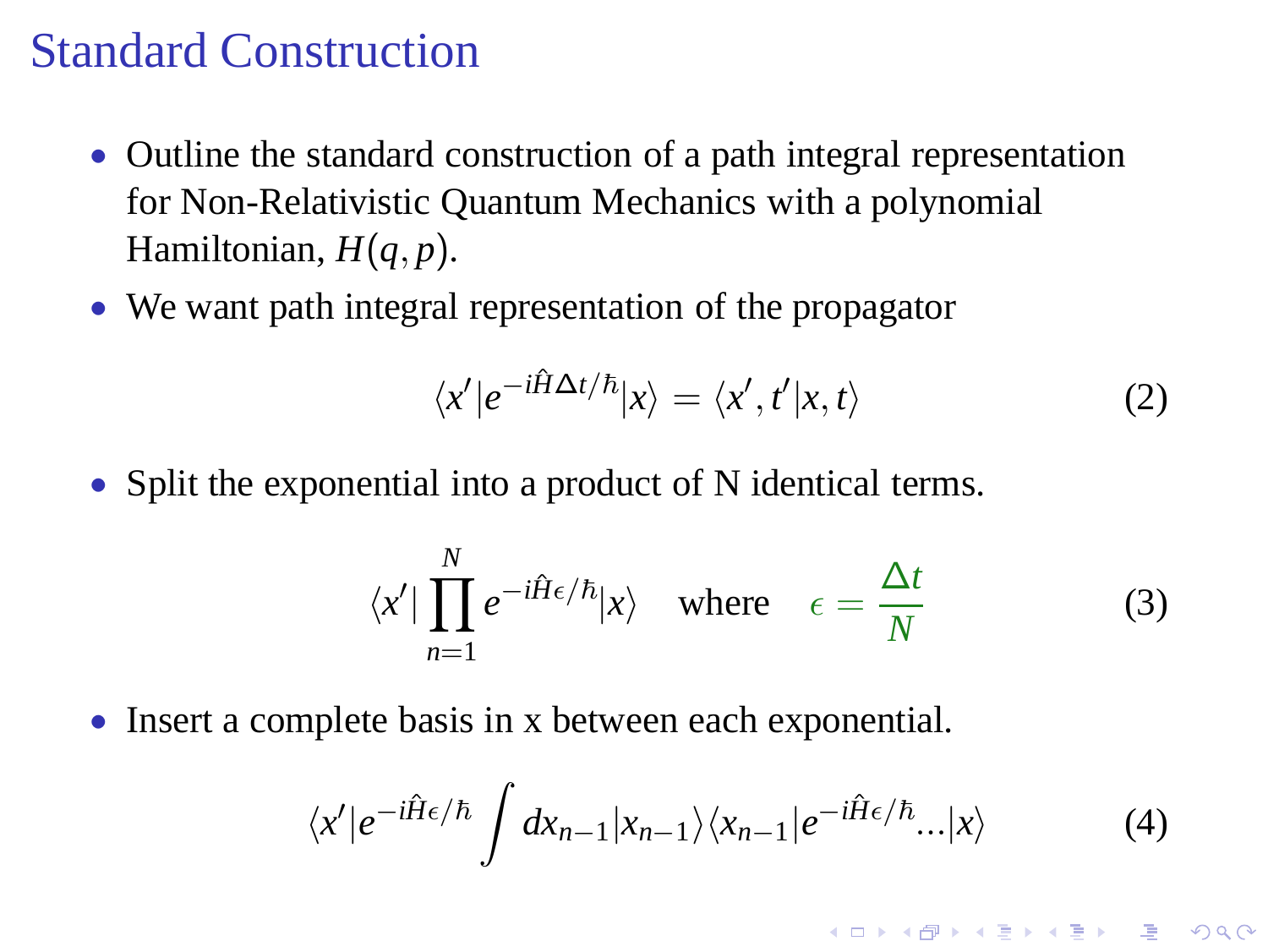#### Step 2 - Expand in  $\epsilon$  and Evaluate

• By defining  $x_N = x' \& x_0 = x$  this can be written in a simple form.

$$
\langle x' | e^{-i\hat{H}\Delta t/\hbar} | x \rangle = \prod_{m=1}^{N-1} \left[ \int dx_m \right] \prod_{n=1}^{N} \langle x_n | e^{-i\hat{H}\epsilon/\hbar} | x_{n-1} \rangle \tag{5}
$$

• In the limit  $N \to \infty$  ( $\epsilon \to 0$ ) we can expand each term in the 2nd product of eqn (5) in  $\epsilon$ .

$$
\langle x_n|e^{-i\hat{H}\epsilon/\hbar}|x_{n-1}\rangle = \langle x_n|1 - i\hat{H}\epsilon/\hbar|x_{n-1}\rangle + \mathcal{O}(\epsilon^2)
$$
 (6)

• This can be written as an integral over momentum *pn*.

$$
\langle x_n | e^{-i\hat{H}\epsilon/\hbar} | x_{n-1} \rangle = \frac{1}{2\pi\hbar} \int dp_n e^{ip_n(x_n - x_{n-1})/\hbar} \tag{7}
$$

$$
\times [1 - i\epsilon H(p_n, x_{n-1}, x_n)/\hbar + \mathcal{O}(\epsilon^2)]
$$

**K ロ K K (日 K K B K K E K H X K K K K G K C K**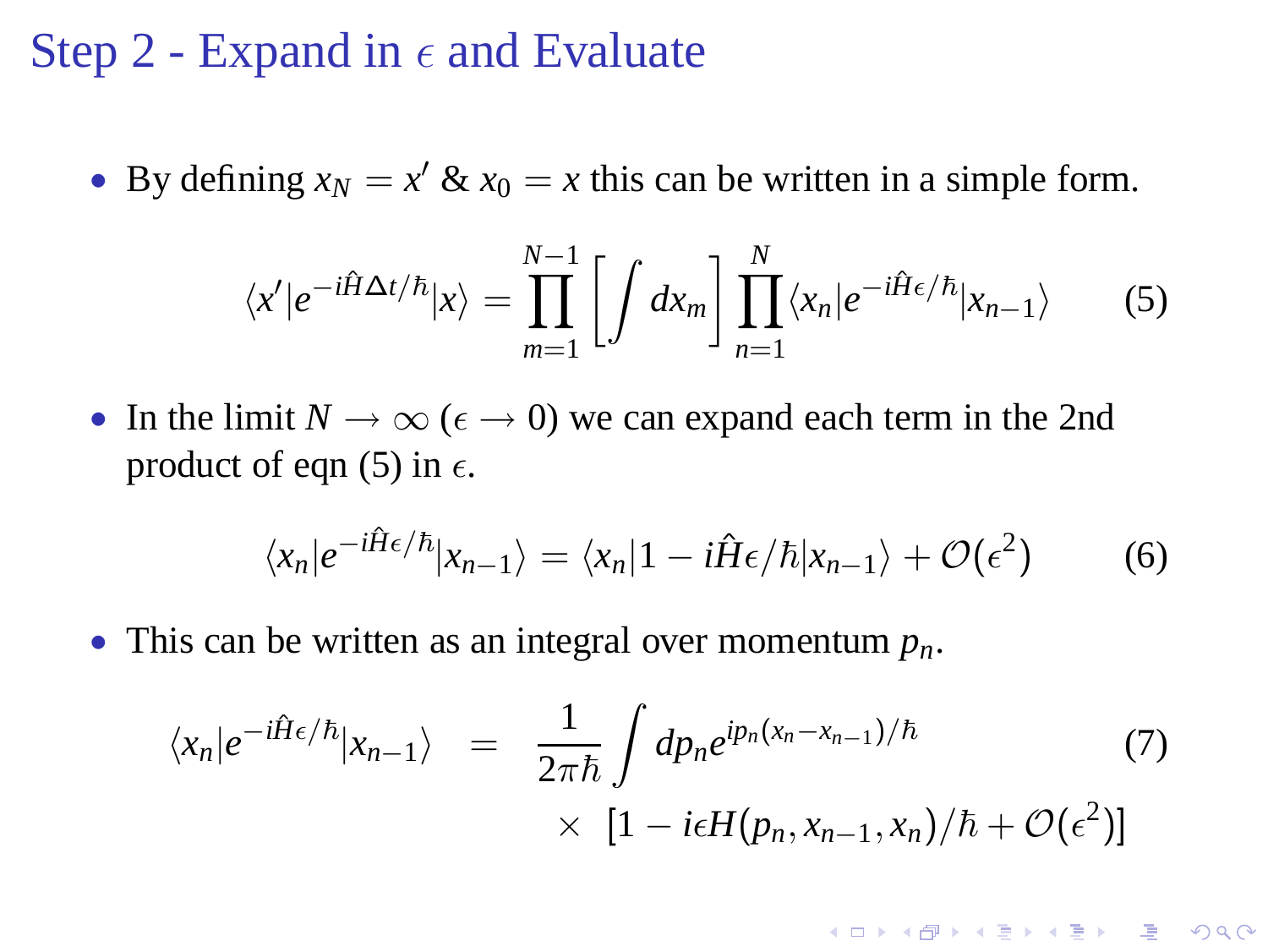# Step 3

• Inserting the matrix elements  $\langle x_n|e^{-i\hat{H}\epsilon/\hbar}|x_{n-1}\rangle$  into the expression for the full matrix element and simplifying.

$$
\langle x' | e^{-i\hat{H}\Delta t/\hbar} | x \rangle = \lim_{N \to \infty} \prod_{m=1}^{N-1} \left[ \int dx_m \right] \prod_{n=1}^N \left[ \frac{1}{2\pi\hbar} \int dp_n \right]
$$
(8)  

$$
e^{i\epsilon \sum_{n=1}^N (p_n(x_n - x_{n-1})/\epsilon\hbar)} \prod_{n=1}^N [1 - i\epsilon H(p_n, x_n, x_{n-1})/\hbar + \mathcal{O}(\epsilon^2)]
$$

- The limit  $N \to \infty$  defines the measure of the phase space path integral integral as the integral over the position at each time between t & t' and the integral over all momenta.
- Almost in path integral form, except the final product.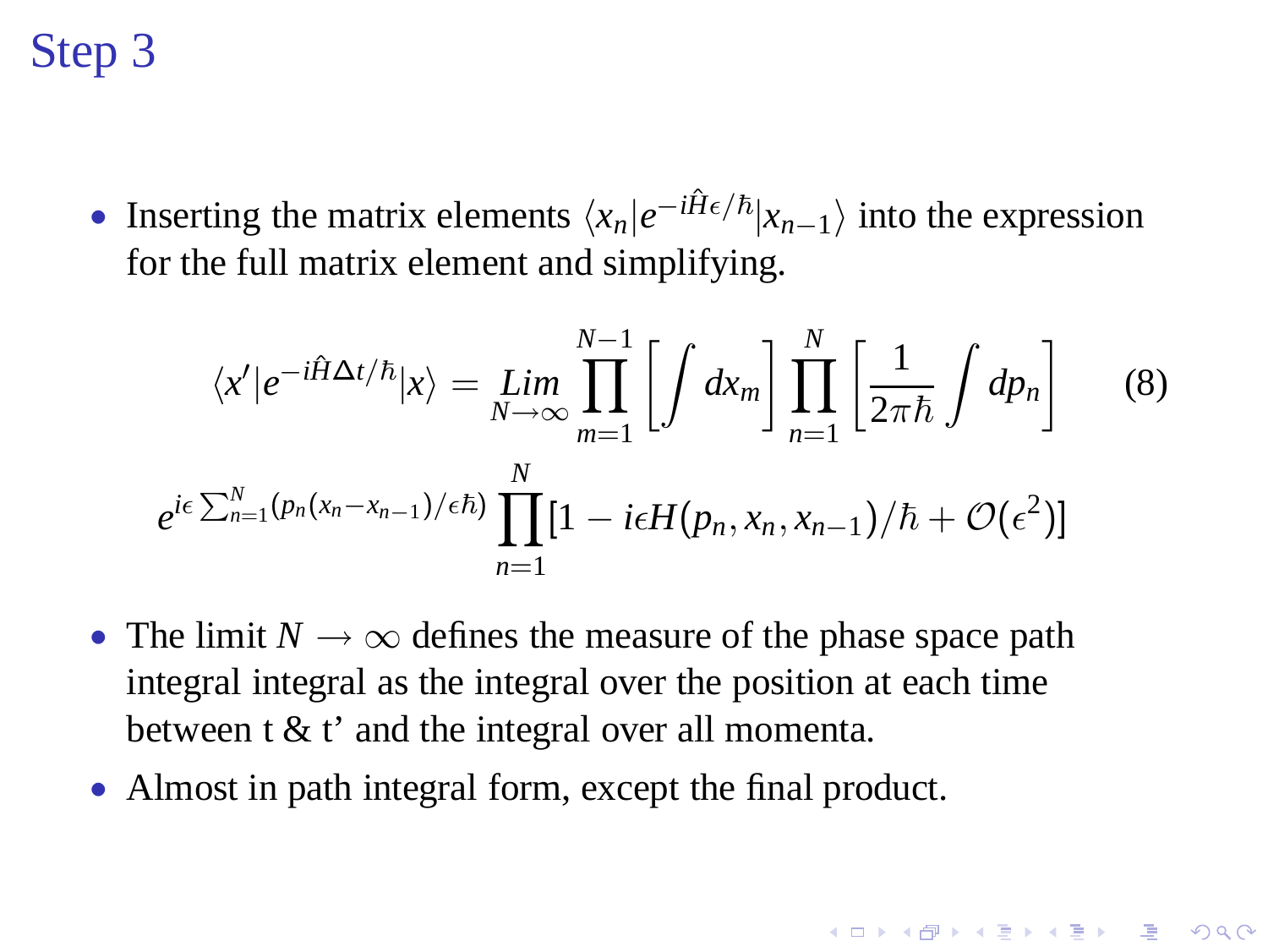#### Infinite Product: Re-Exponentiation

• The infinite product has the form

$$
\lim_{N \to \infty} \prod_{n=1}^{N} (1 + a_n \epsilon + \mathcal{O}(\epsilon^2)) \quad \text{where} \quad \epsilon = \Delta t / N \tag{9}
$$

• If  $a_n = a \ \forall n$ : Recall from intro calculus

$$
\lim_{N \to \infty} (1 + a\epsilon + \mathcal{O}(\epsilon^2))^N = e^{a\Delta T} \tag{10}
$$

• If the terms are not the same for all n this can be generalized.

$$
\lim_{N \to \infty} \prod_{n=1}^{N} (1 + a_n \epsilon) = \lim_{N \to \infty} e^{\sum_{n=1}^{N} a_n \epsilon} \tag{11}
$$

Extending to the product in the previous slide

$$
\lim_{N \to \infty} \prod_{n=1}^{N} [1 - i\epsilon H(p_n, x_{n-1}, x_n) \hbar + \mathcal{O}(\epsilon^2)] = \exp \left[ -i/\hbar \lim_{N \to \infty} \sum_{n=1}^{N} \epsilon H(p_n, x_{n-1}, x_n) \right]
$$
\n(12)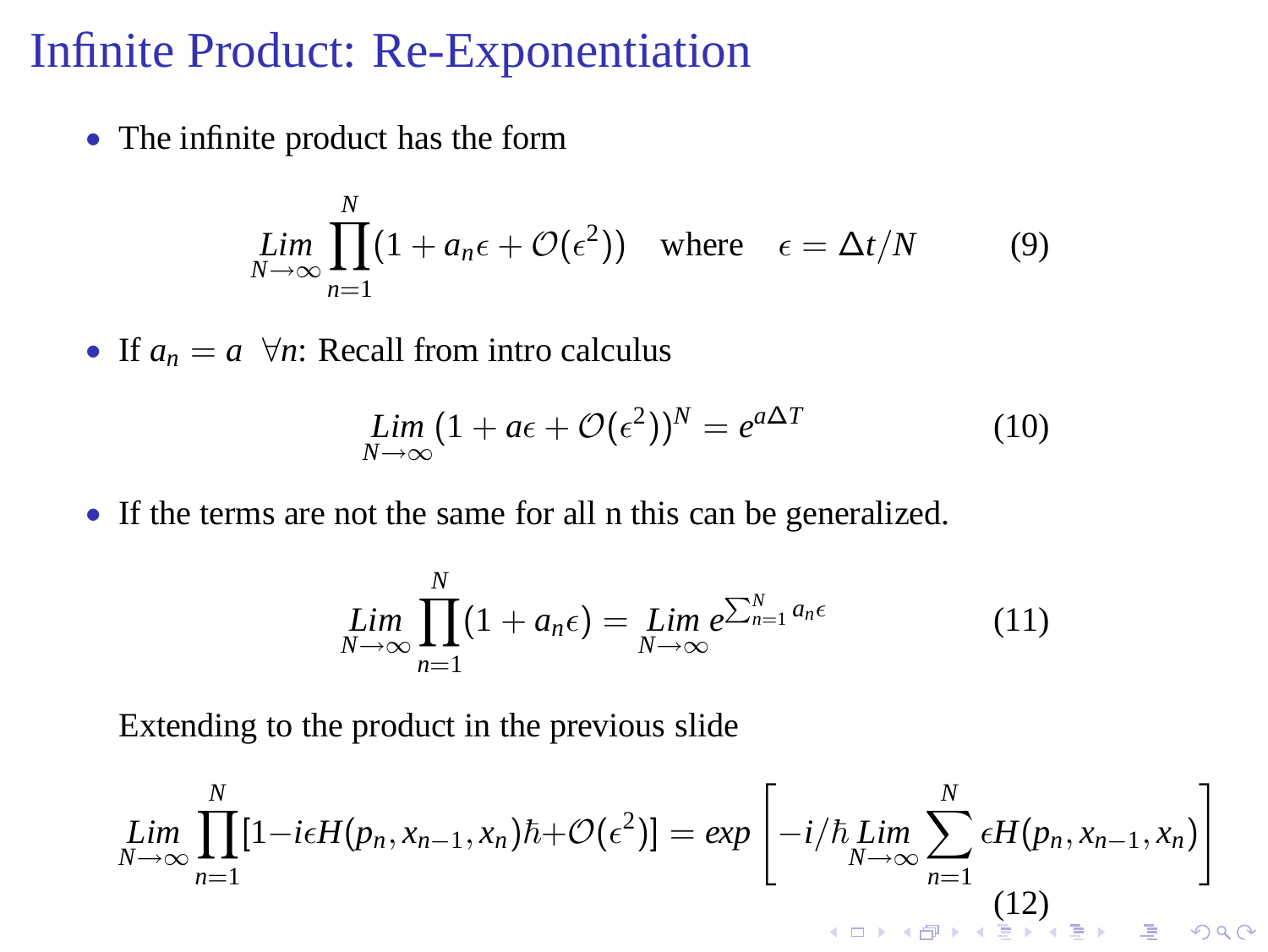#### Final Result

• Combining these results:

$$
\langle x'|e^{-i\hat{H}\Delta t/\hbar}|x\rangle = \lim_{N \to \infty} \prod_{m=1}^{N-1} \left[ \int dx_m \right] \prod_{n=1}^N \left[ \frac{1}{2\pi\hbar} \int dp_n \right]
$$
(13)  
exp $(i/\hbar S[x, p, N])$ 

• Where we recognize S as the discretized action.

$$
S[x, p, N] = \sum_{n=1}^{N} \epsilon (p_n(x_n - x_{n-1})/\epsilon - H[x_n, x_{n-1}, p_n])
$$
 (14)

• In the limit  $N \to \infty$  this is the action

$$
S[x,p] = \int dt (p\dot{x} - H(x,p))
$$
 (15)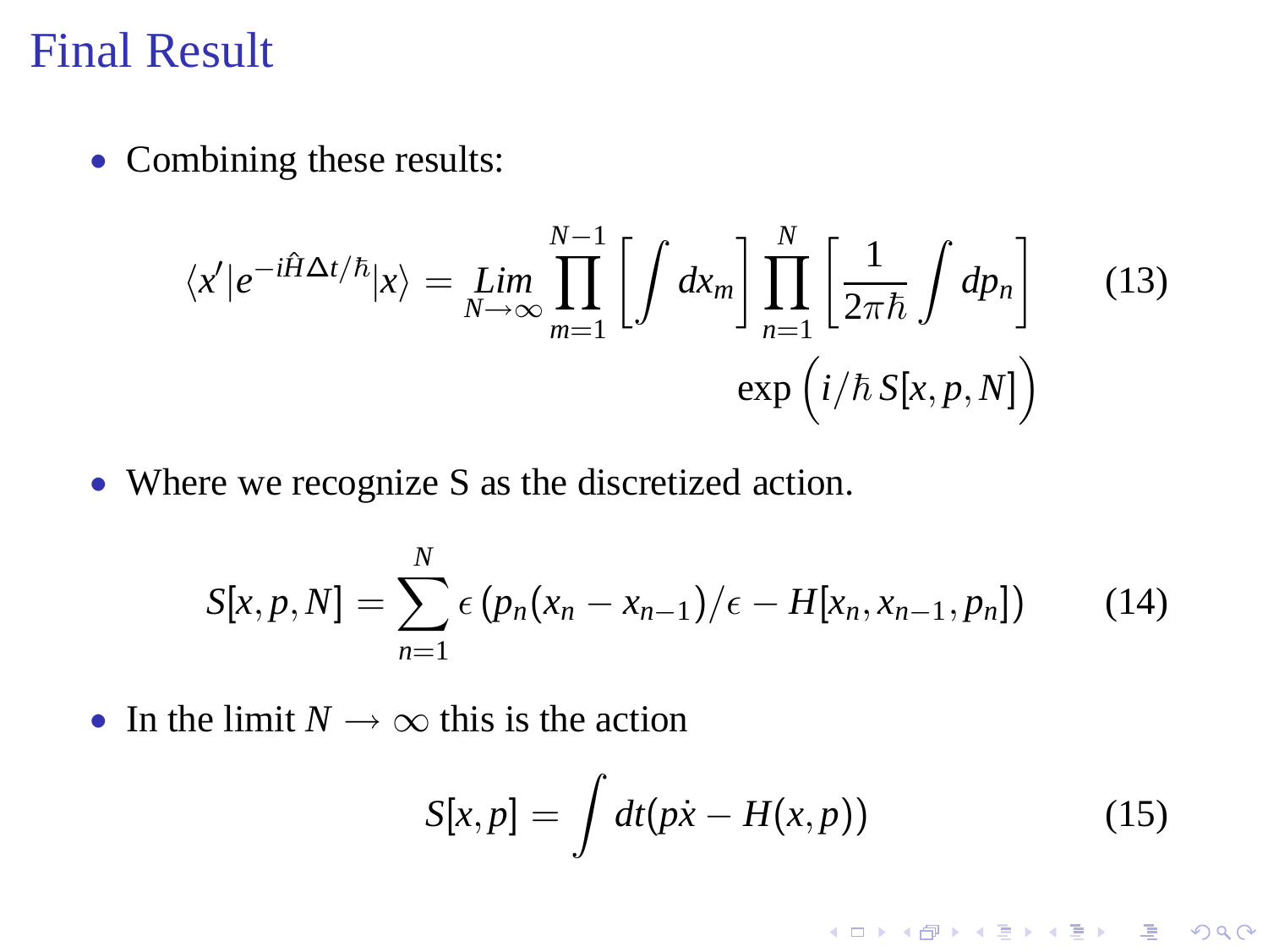### Overview of Path Integral Construction

#### Strategy to construct path integral

- 1. Start from the propagator  $\langle x', t'|x, t \rangle$
- 2. Split  $e^{-i\Delta t/\hbar \hat{H}}$  into N copies  $e^{-i\epsilon \hat{H}/\hbar}$
- 3. Insert a complete basis between each factor of  $e^{-i\epsilon \hat{H}/\hbar}$

- 4. Evaluate each  $\langle x_n|e^{-i\hat{H}\epsilon/\hbar}|x_{n-1}\rangle$  to first order in  $\epsilon$
- <span id="page-10-0"></span>5. Re-exponentiate resulting expression.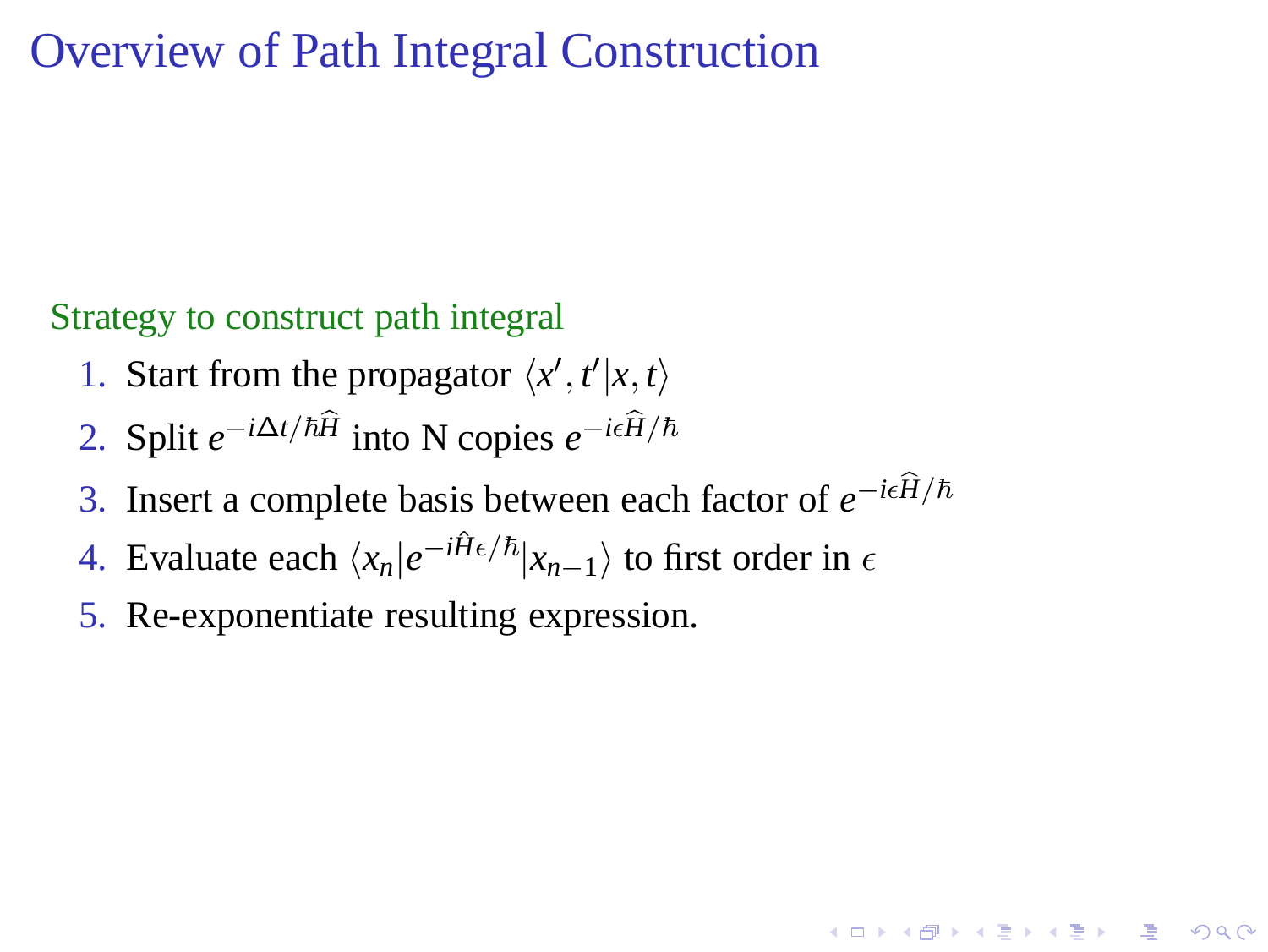# SLQC - Classical

• We work with k=0 FRW model in the b,  $\nu$  variables with a scalar field.

$$
\nu = \varepsilon \frac{a^{3o} V}{2\pi \ell_{\rm Pl}^2 \gamma} \quad , \quad b = -\varepsilon \frac{4\pi \gamma G}{3^o V} \frac{p_a}{a^2} \tag{16}
$$

• With Poisson bracket

$$
\{b,\nu\} = 2/\hbar \tag{17}
$$

K ロ ▶ K @ ▶ K 할 ▶ K 할 ▶ ( 할 ) 게임(2)

- Classically they have range  $(-\infty, \infty)$ .
- To simplify the constraint the lapse is chosen to be  $N = a^3 N'$
- <span id="page-11-0"></span>• The phase space action is then

$$
S = \int dt [\dot{b}\nu \frac{\hbar}{2} + p_{\phi}\dot{\phi} - \frac{N'}{2}(p_{\phi}^2 - 3\pi\hbar^2 G b^2 \nu^2)] \tag{18}
$$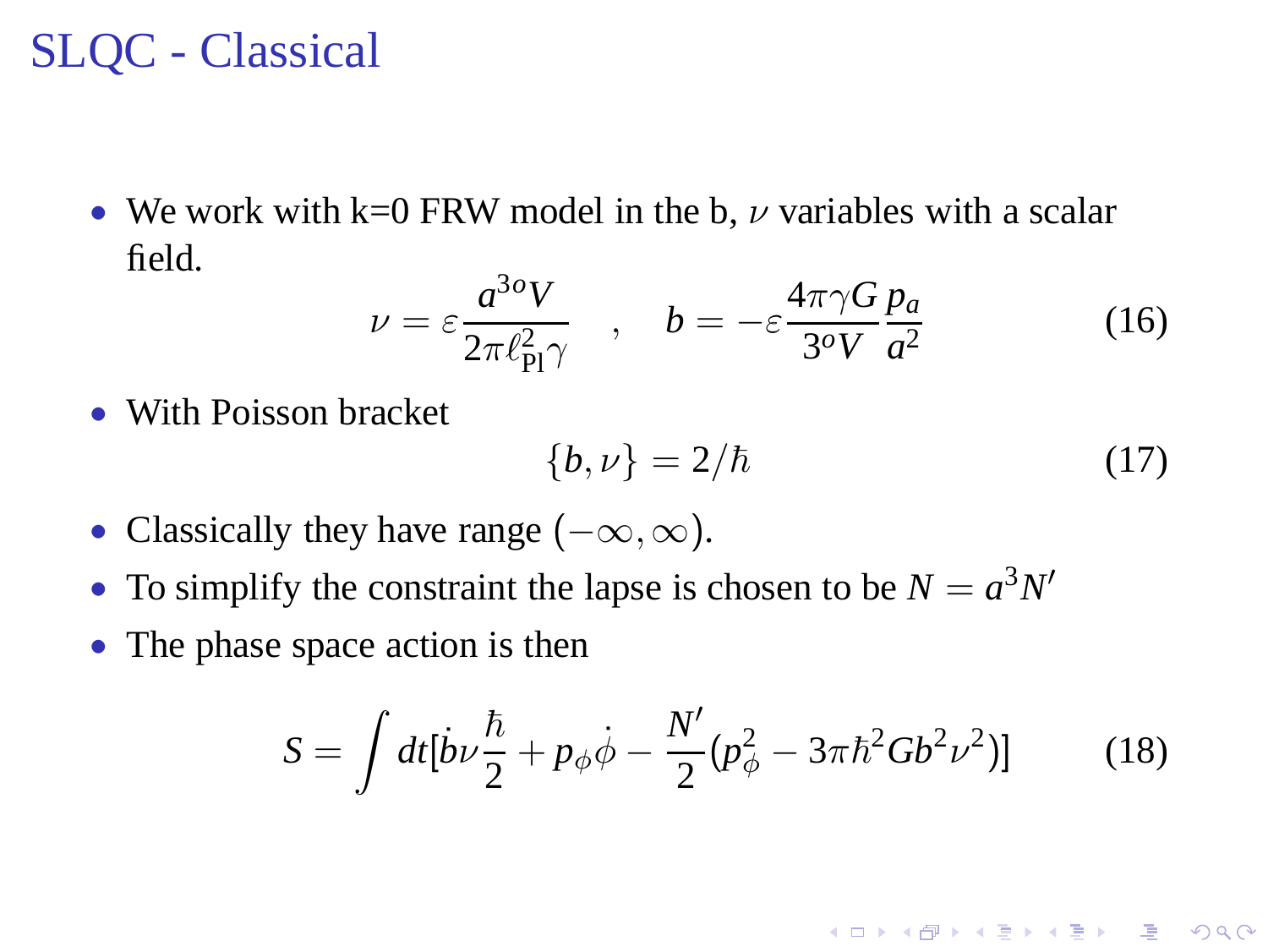### Argument Against Singularity Resolution

- We can try to construct a path integral directly from this classical theory.
- The path integral will be something of the form,

$$
\langle \nu', t' | \nu, t \rangle = \int \mathcal{D}b \mathcal{D} \nu... e^{iS/\hbar}
$$
 (19)

• The action evaluated along the classical path between  $\nu$  and  $\nu'$  is

$$
S = \frac{p_{\phi}}{\sqrt{12\pi G}} ln(\nu/\nu')
$$
 (20)

K ロ ▶ K @ ▶ K 할 > K 할 > 1 할 | X 9 Q Q\*

- Quantum corrections are negligible when  $S_{cl} >> \hbar$
- No quantum corrections to classical singular paths  $\rightarrow$  No bounce!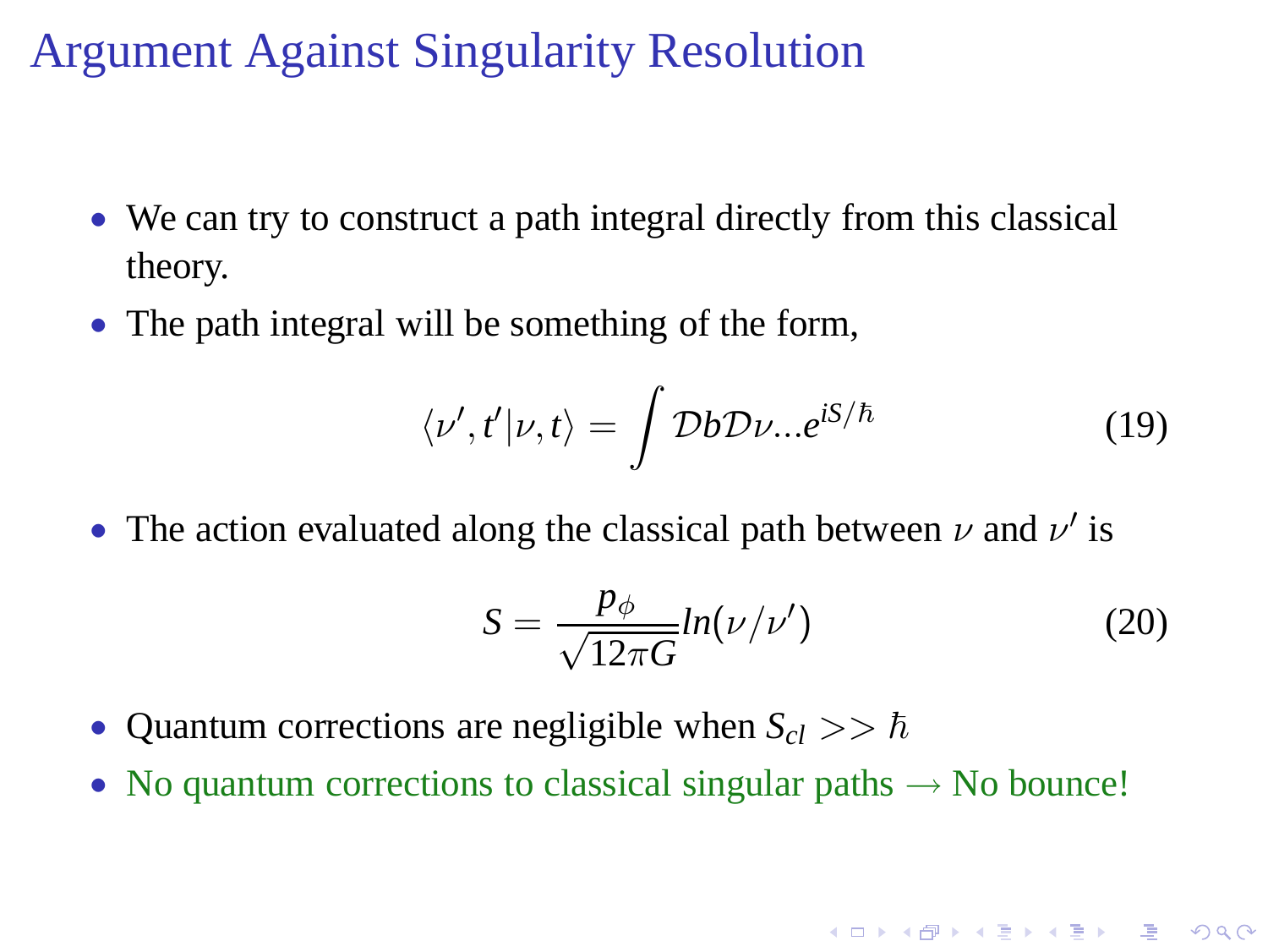## SLQC - Physical Hilbert Space

- We will construct the path integral starting from the physical Hilbert space of SLQC.
- The physical states are solutions to the quantum Hamiltonian constraint.

$$
\partial_{\phi}^2 \psi(\nu, \phi) = -\widehat{\Theta}\psi(\nu, \phi) \tag{21}
$$

- The physical Hilbert space can be obtained by group averaging procedure.
- Find that physical states satisfy a Schrodinger like equation.

$$
-i\partial_{\phi}\psi(\nu,\phi) = \widehat{\sqrt{\Theta}}\psi(\nu,\phi)
$$
 (22)

• The physical inner product is.

$$
\langle \psi_1 | \psi_2 \rangle = \frac{\lambda}{\pi} \sum_{\nu = 4n\lambda} \frac{1}{|\nu|} \bar{\psi}_1(\nu, \phi_o) \psi_2(\nu, \phi_o) \tag{23}
$$

K ロ ▶ K @ ▶ K 할 ▶ K 할 ▶ ( 할 ) 게임(2)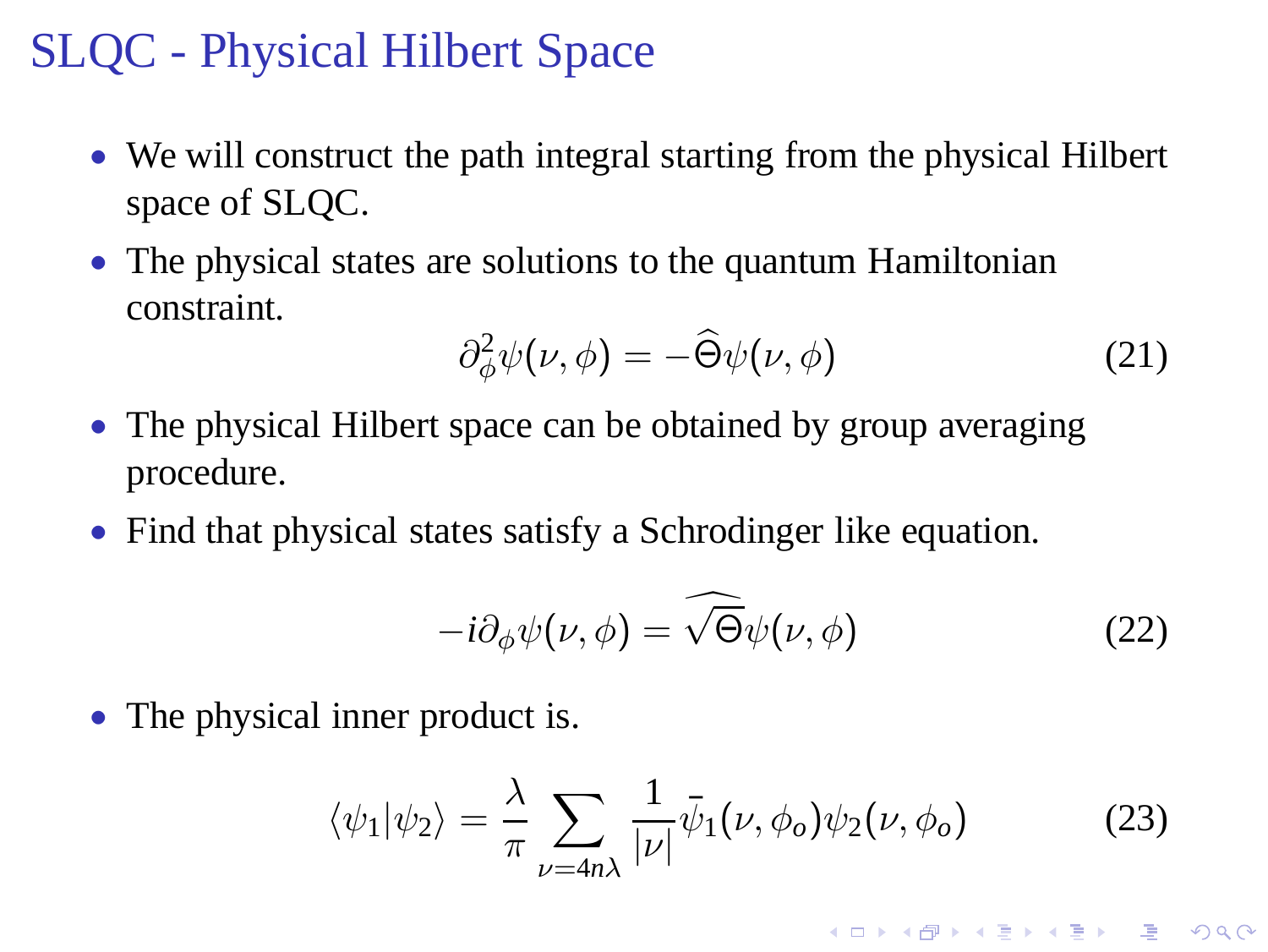### Schrodinger Eqn  $\rightarrow$  Path Integral Construction

- We have SLOC written in the form of a Schrodinger equation with  $\phi$ as time, so we apply the construction above to obtain a path integral.
- Similar to the construction in non-relativistic quantum mechanics we want a path integral representation of the propagator.

$$
\langle \nu' | e^{i\widehat{\sqrt{\Theta}}\Delta\phi} | \nu \rangle = \langle \nu', \phi' | \nu, \phi \rangle \tag{24}
$$

**K ロ K K 레 K K E K K E X H X K K K K H Z W X C K** 

• More generally we could construct the path integral from the definition of the physical inner product in terms of group averaging.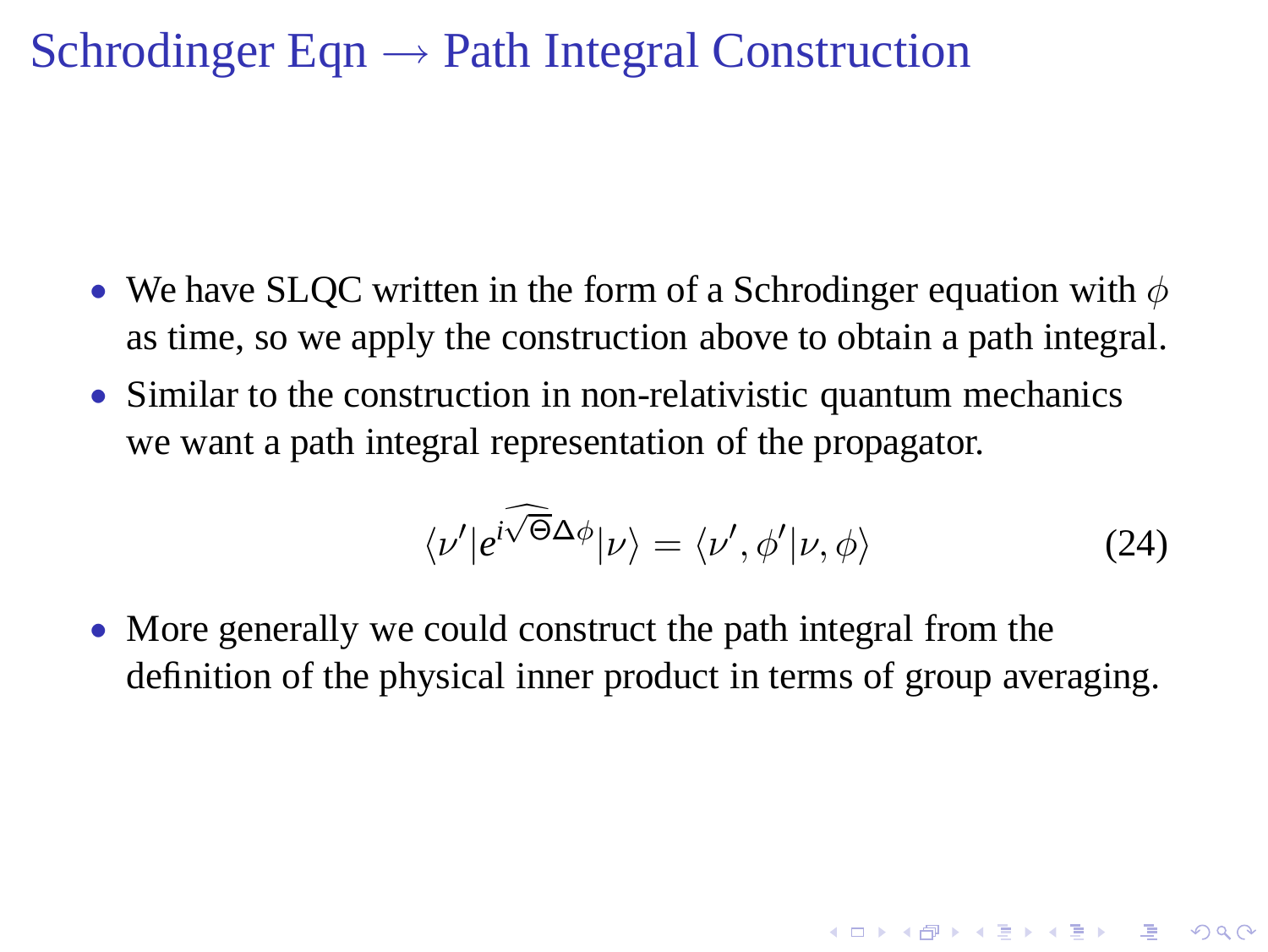### SLQC Propagator - Exact

- We have some knowledge of the exact propagator.
- One can show that

$$
\langle \nu', \phi' | \nu, \phi \rangle = 0 \quad \text{if} \quad \nu' < 0 \ \& \ \nu > 0 \tag{25}
$$

K ロ X (日) X 전 X X 전 X 전 전 전 시 이 Q O

- This allows us to simplify the calculations by restricting to positive or negative  $\nu$
- <span id="page-15-0"></span>• The propagator can be written as an integral.

$$
\langle \nu', \phi' | \nu, \phi \rangle = \frac{\lambda}{2\pi\nu} \int_0^{\pi/\lambda} db \ e^{i[\frac{b\nu}{2} - \frac{1}{\lambda} \tan^{-1}(e^{\Delta\phi} \tan(\lambda b/2))\nu']} (26) + (\Delta\phi \rightarrow -\Delta\phi)
$$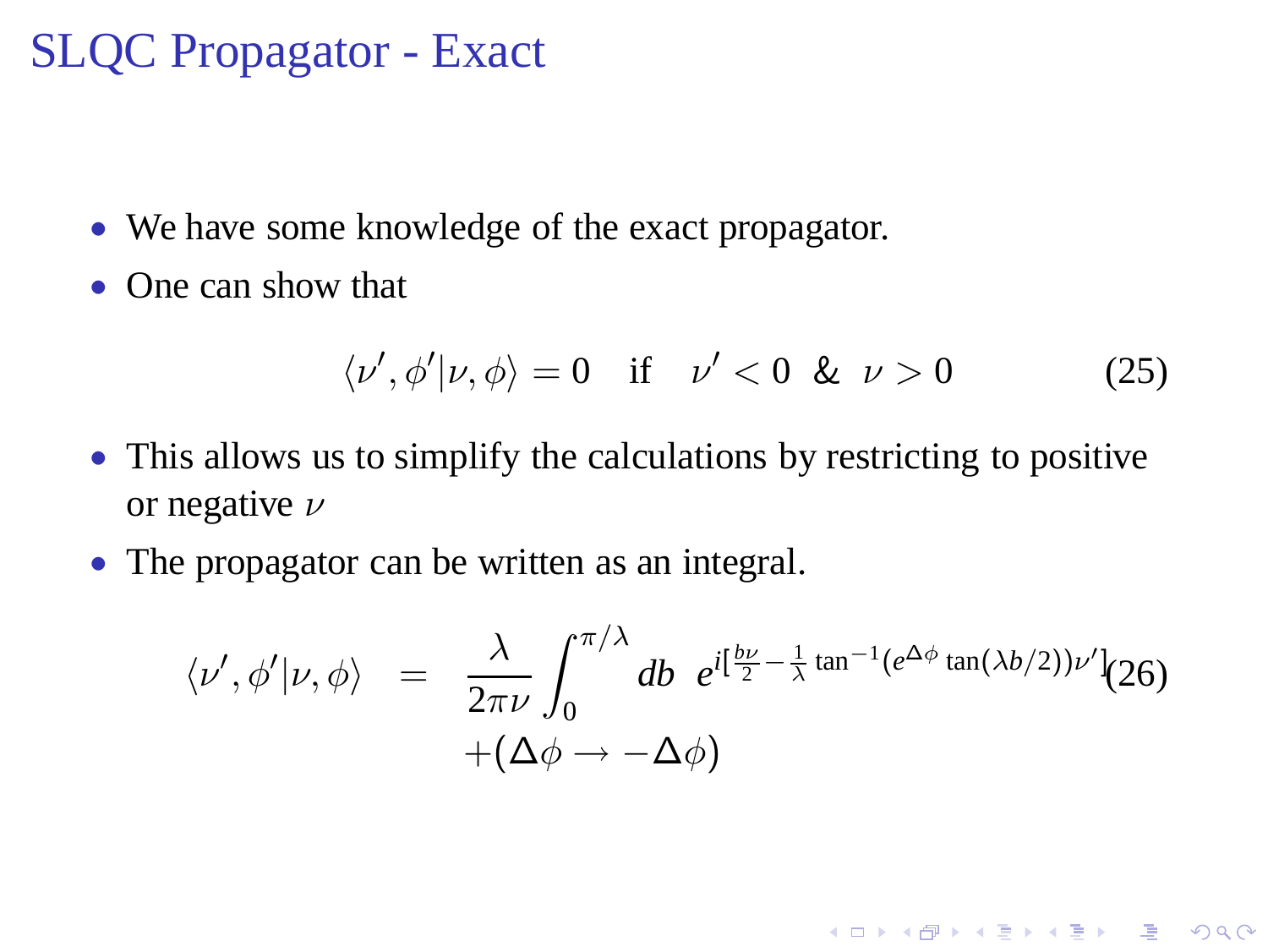### Step 1 - Split Exponential/Insert Complete Basis

• As before we split the exponential into N copies and insert a complete basis of  $\nu$  between each.

$$
1 = \frac{\pi}{\lambda} \sum_{\nu = 4n\lambda} |\nu| |\nu\rangle\langle\nu| \tag{27}
$$

• Giving

$$
\langle \nu', \phi' | \nu, \phi \rangle = \prod_{n=1}^{N-1} \left[ \frac{\pi}{\lambda} \sum_{\nu_n} |\nu_n| \right] \prod_{n=1}^N \left[ \langle \nu_n | e^{i\epsilon \widehat{\sqrt{\Theta}}} | \nu_{n-1} \rangle \right] \tag{28}
$$

- Important difference: Instead of continuous integrals there are discrete sums over  $\nu$  at each  $\phi$ .
- The next step is to compute each term of the product:

$$
\langle \nu_n | e^{i\epsilon \widehat{\sqrt{\Theta}}} | \nu_{n-1} \rangle \tag{29}
$$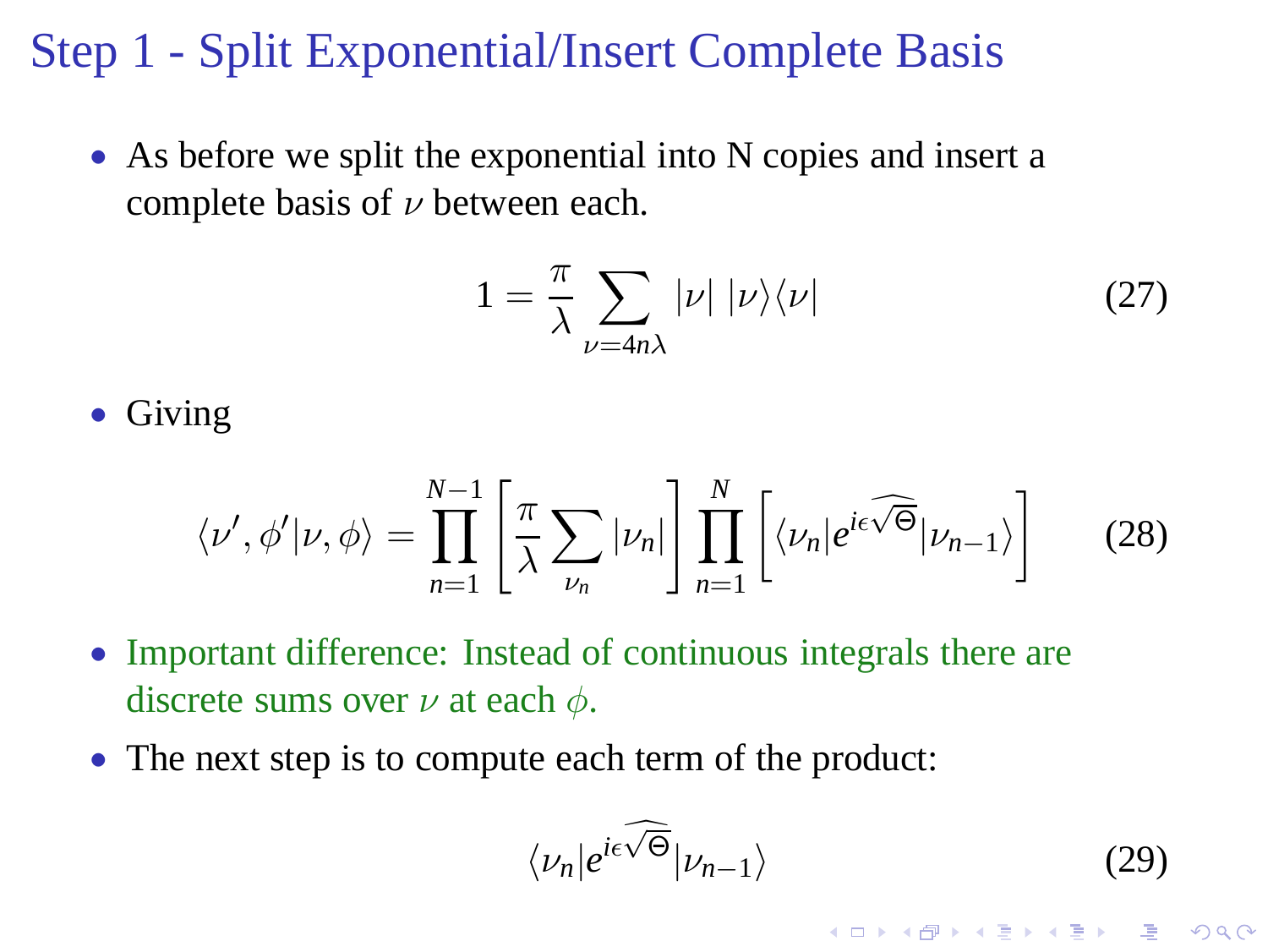#### Step 2 - Evaluate Each Term in Product

• Want to evaluate each term to first order in  $\epsilon$ 

$$
\langle \nu_n | e^{i\epsilon \widehat{\sqrt{\Theta}}} | \nu_{n-1} \rangle \tag{30}
$$

- Problem: Even computing to first order in epsilon requires knowing the spectrum of  $\widehat{\Theta}$
- The resolution is to rewrite each term as

$$
\langle \nu_n | e^{i\epsilon \widehat{\sqrt{\Theta}}} | \nu_{n-1} \rangle = \int_{-\infty}^{\infty} dp_{\phi_n} | p_{\phi_n} | \Theta(p_{\phi_n}) \int_{-\infty}^{\infty} dN_n \frac{\epsilon}{2\pi\hbar} \tag{31}
$$

$$
x e^{ip_{\phi_n} \epsilon/\hbar} \langle \nu_n | e^{-i\epsilon \frac{N_n}{2\hbar} (p_{\phi_n}^2 - \hbar^2 \widehat{\Theta})} | \nu_{n-1} \rangle
$$

• We then only need to evaluate the the following to first order in epsilon.

$$
\langle \nu_n | e^{i\epsilon \frac{\hbar N_n}{2} \widehat{\Theta}} | \nu_{n-1} \rangle \tag{32}
$$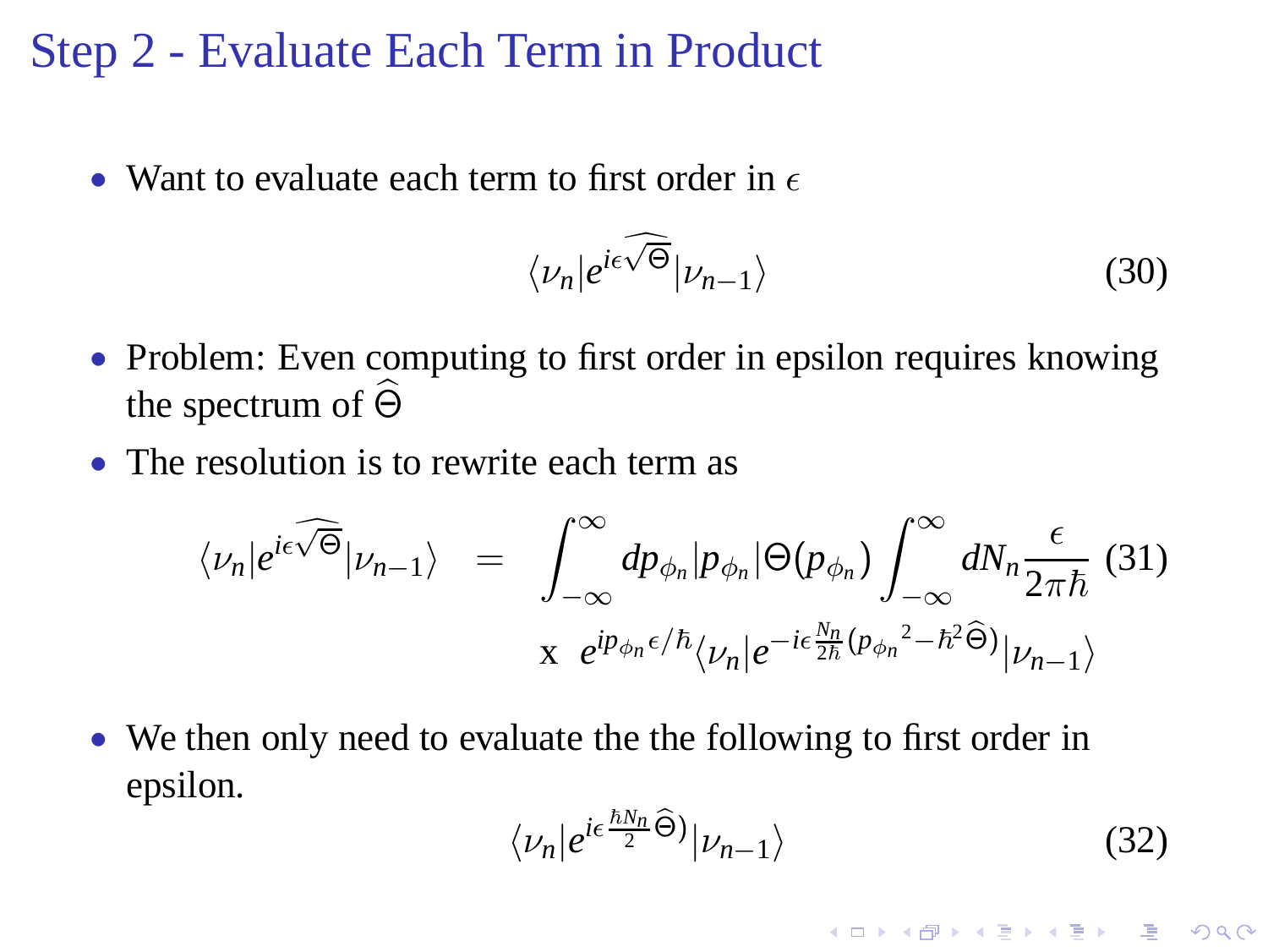# Step 2b - Try Again

• Evaluating this term is simple given the action of  $\widehat{\Theta}$ 

$$
\langle \nu_n | e^{i\epsilon \frac{\hbar N_n}{2} \widehat{\Theta}} | \nu_{n-1} \rangle = \frac{\lambda}{\pi \nu_{n-1}} \left( \delta_{\nu_n, \nu_{n-1}} - i\epsilon \frac{\hbar N_n}{2} \frac{3\pi G}{4\lambda^2} \nu_n \frac{\nu_n + \nu_{n-1}}{2} (33) \times \left[ \delta_{\nu_n, \nu_{n-1} + 4\lambda} + \delta_{\nu_n, \nu_{n-1} - 4\lambda} - 2\delta_{\nu_n, \nu_{n-1}} \right] + \mathcal{O}(\epsilon^2) \right)
$$

• Expressed as an integral by writing the delta functions as integrals over b.

$$
\frac{1}{\nu_{n-1}}\frac{\lambda^2}{\pi^2}\int_0^{\pi/\lambda} db_n e^{-i(\nu_n-\nu_{n-1})b_n/2} [1+i\epsilon \frac{\hbar N_n}{2}\frac{3\pi G}{\lambda^2}\nu_n \frac{\nu_n+\nu_{n-1}}{2}sin^2(\lambda b_n)]
$$
\n(34)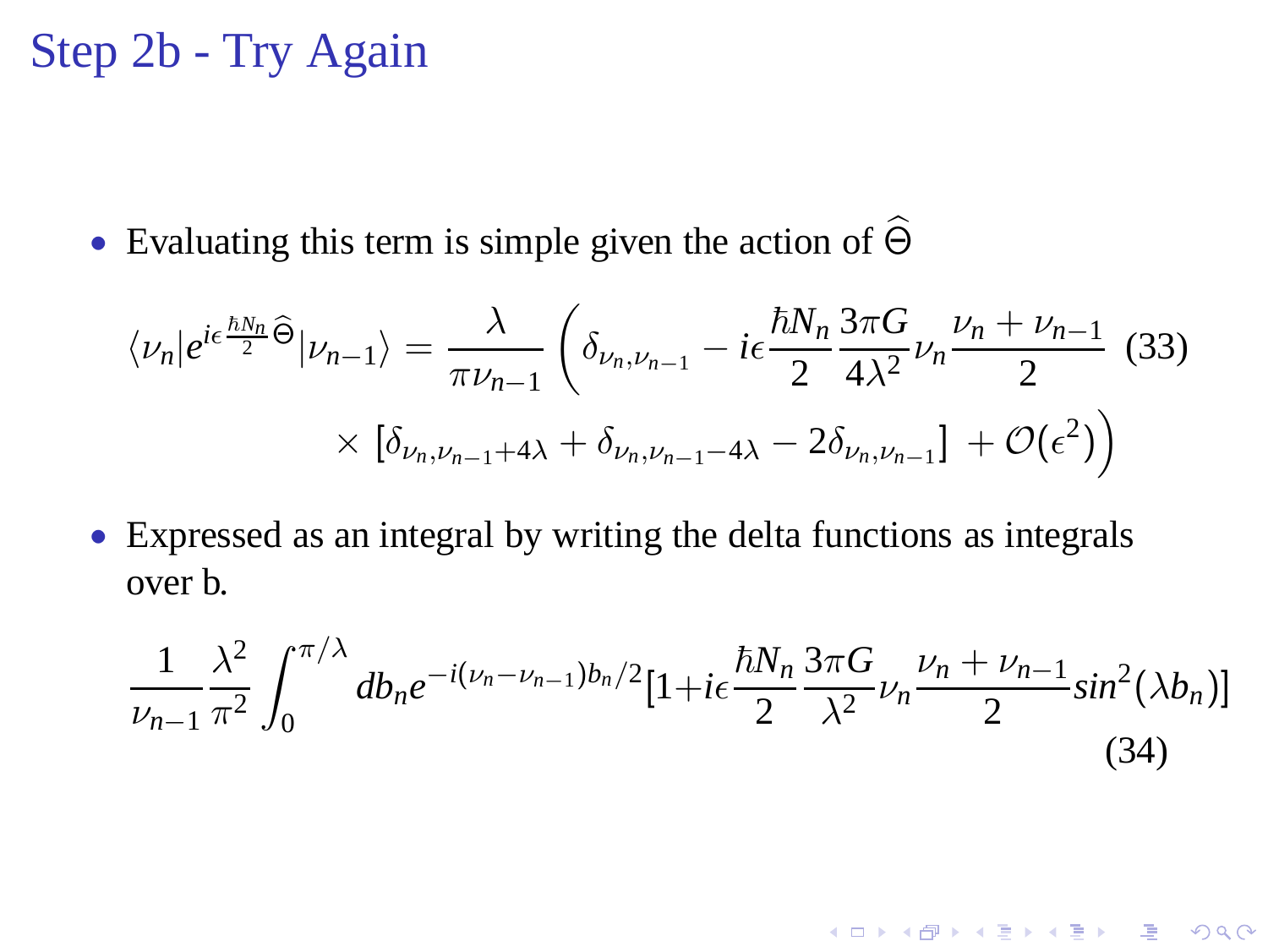### Step 3 - Re-exponentiate

• Combining together the results from the previous slides and re-exponentiating the product we arrive at the path integral:

$$
\langle v', \phi' | v, \phi \rangle = \lim_{N \to \infty} \tag{3}
$$
  

$$
\frac{1}{\nu_0} \prod_{n=1}^{N-1} \left[ \sum_{v_n} \right] \prod_{n=1}^{N} \left[ \frac{\lambda}{\pi} \int_0^{\pi/\lambda} db_n \int_{-\infty}^{\infty} dp_{\phi_n} |p_{\phi_n}| \Theta(p_{\phi_n}) \frac{\epsilon}{2\pi\hbar} \int_{-\infty}^{\infty} dN_n \right]
$$
  

$$
\exp \frac{i}{\hbar} \sum_{n=1}^{N} \epsilon \left[ p_{\phi_n} - \frac{\hbar}{2} \frac{(\nu_n - \nu_{n-1})}{\epsilon} b_n - \frac{N_n}{2} (p_{\phi_n}^2 - \frac{3\pi G \hbar^2}{\lambda^2} \nu_{n-1} \frac{\nu_n + \nu_{n-1}}{2} \sin^2(\lambda b_n) \right]
$$

• Where the discretized action is

$$
S_N = \sum_{n=1}^{N} \epsilon \left[ p_{\phi_n} - \frac{\hbar}{2} \frac{(\nu_n - \nu_{n-1})}{\epsilon} b_n - \frac{N_n}{2} (\rho_{\phi_n}^2 - \frac{3\pi G \hbar^2}{\lambda^2} \nu_{n-1} \frac{\nu_n + \nu_{n-1}}{2} \sin^2(\lambda b_n) \right]
$$
(36)

• There are non-trivial changes to the space of paths, measure, and action.K ロ ▶ K @ ▶ K 할 > K 할 > 1 할 | X 9 Q Q\*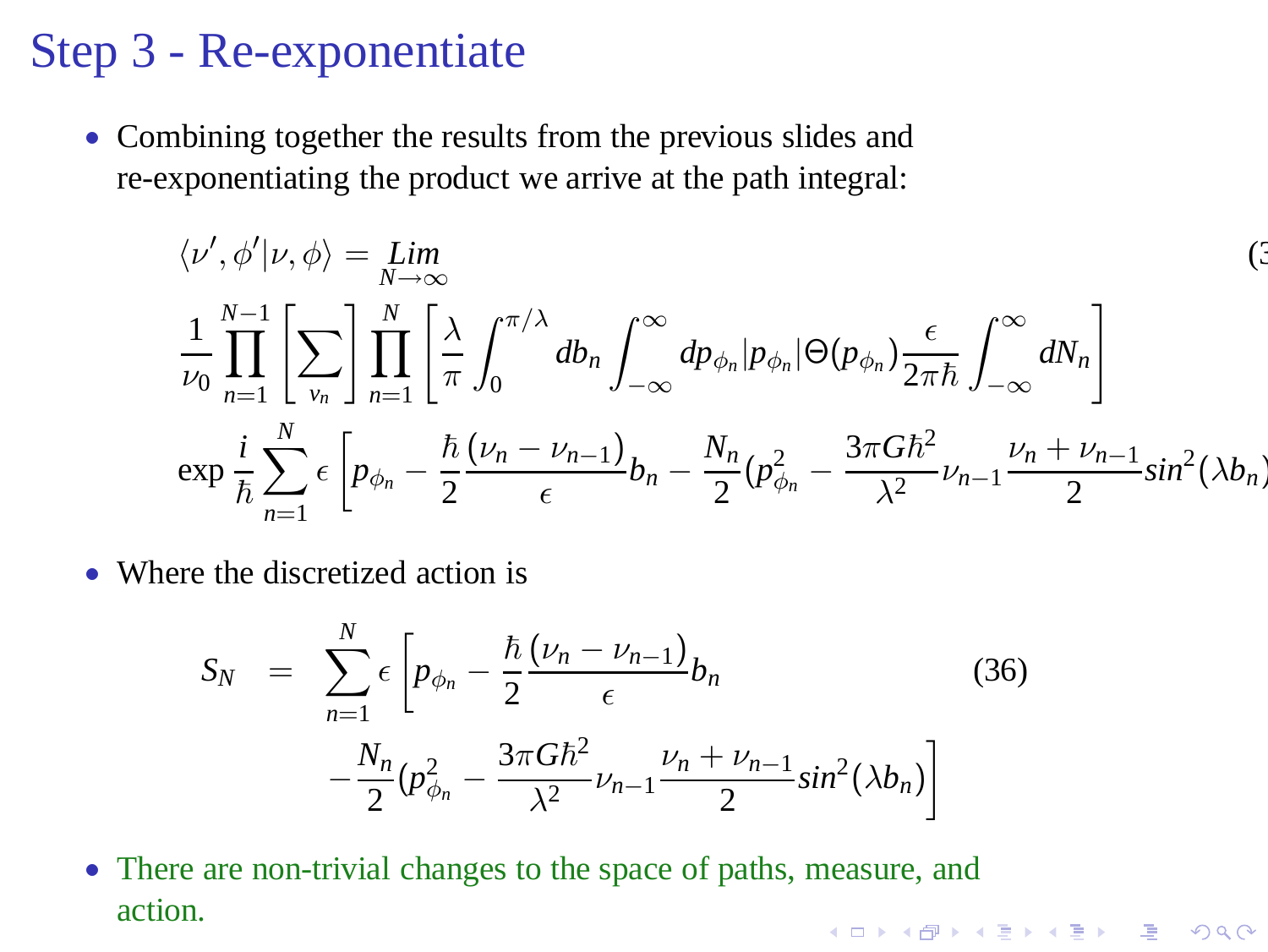#### Allowed Paths in b,  $\nu$

- Space of Paths: Defined by the range of integration at each time.
- Paths  $\nu(\phi)$  are discrete :  $\nu(\phi) \in (4\lambda, 8\lambda, 12\lambda, ...)$
- Paths  $b(\phi)$  are continuous, but bounded:  $b(\phi) \in [0, \pi/\lambda]$
- We are integrating only over discrete quantum geometries
- Similar situation to that of spin foam models
	- ► Would try to define path integral over continuous fields <sup>4</sup>e and <sup>4</sup>A
	- ► Instead integrate over discrete geometries.
- The space of paths has been modified due to the kinematical structure of LQC.
- The measure has changed but is a natural measure on this space of paths.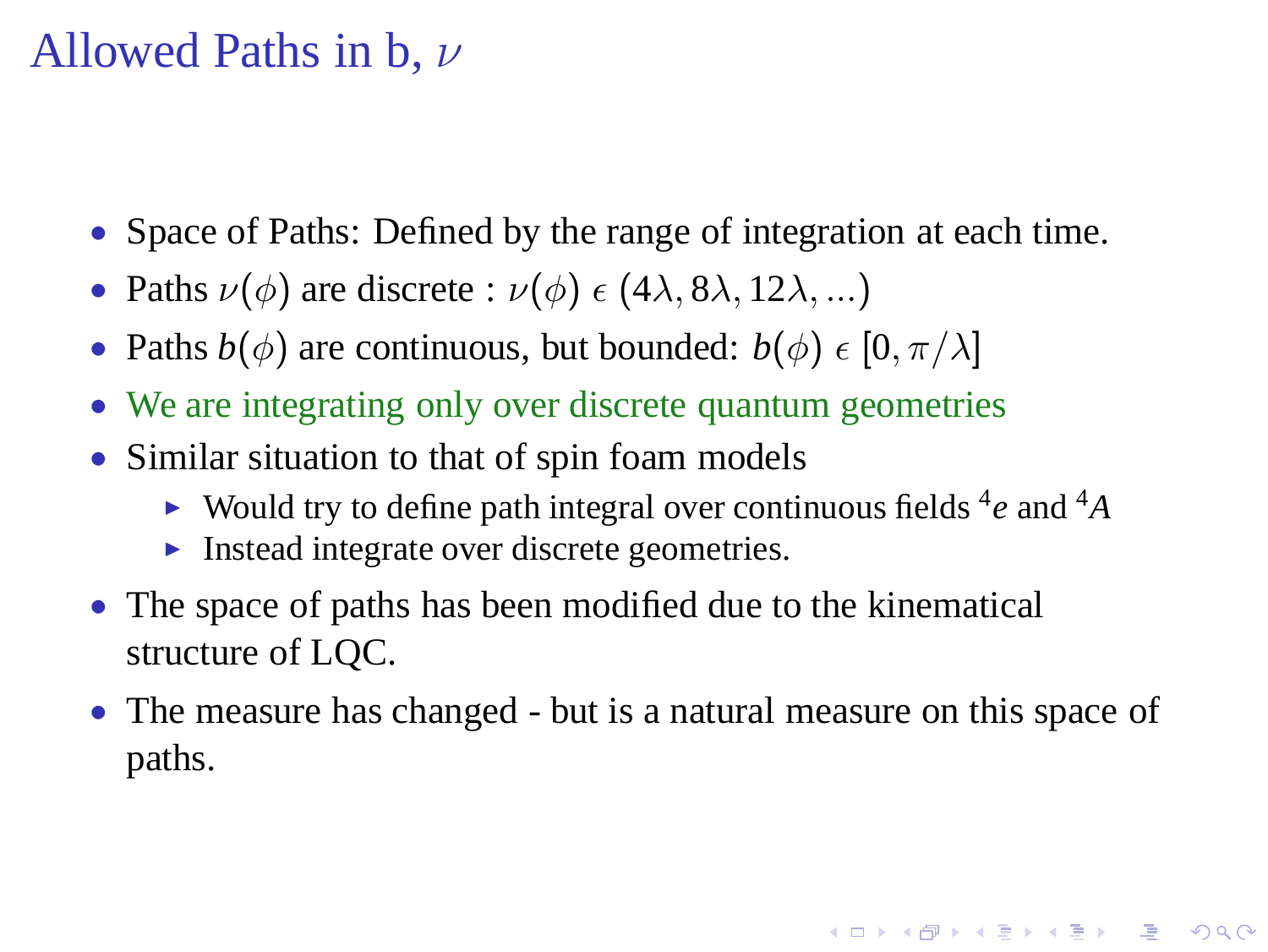#### Phase ∼ Effective Action

• The phase associated to each path is not the classical action.

$$
S_N = \sum_{n=1}^{N} \epsilon \left[ p_{\phi_n} - \frac{\hbar}{2} \frac{(\nu_n - \nu_{n-1})}{\epsilon} b_n - \frac{N_n}{2} (p_{\phi_n}^2 - \frac{3\pi G}{\lambda^2} \nu_{n-1} \frac{\nu_n + \nu_{n-1}}{2} \sin^2(\lambda b_n) \right]
$$
(37)

• This is a discretized version of an effective action which contains non-perturbative quantum corrections.

$$
S = \int_{\phi}^{\phi'} d\phi \left[ p_{\phi} - \frac{\hbar}{2} \dot{\nu} b - \frac{N}{2} \left( p_{\phi}^2 - \frac{3\pi G \hbar^2}{\lambda^2} \nu^2 \sin^2(\lambda b) \right) \right]
$$
(38)

**K ロ K K (日 K K B K K E K H X K K K K G K C K** 

• This is the effective action that well approximates the quantum dynamics.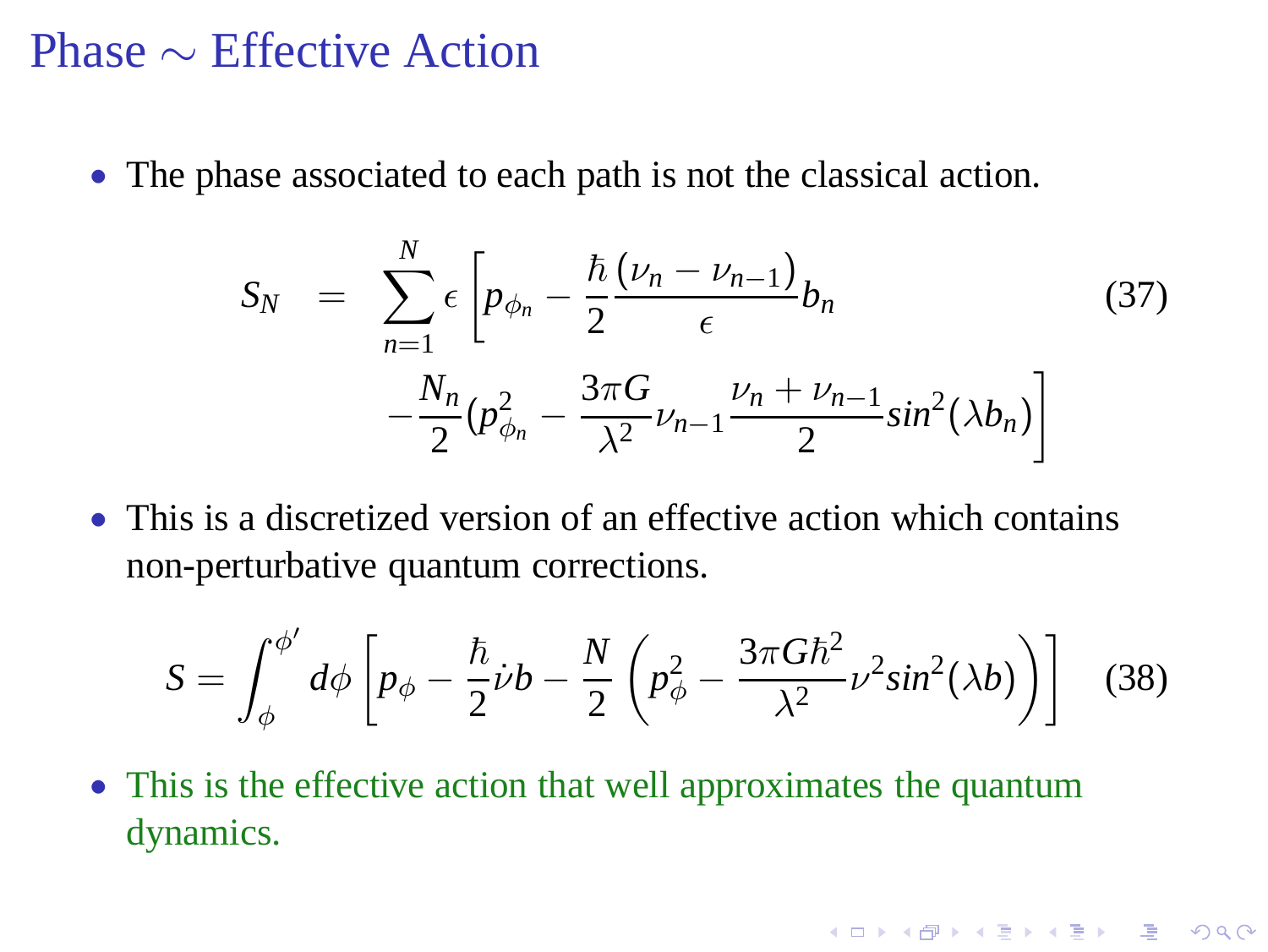Simplify Path Integral -  $\int D\nu DbDNDp_{\phi} \rightarrow \int D\nu Db$ 

- Possible to integrate out variables to obtain a simpler expression?
- Want configuration space path integral.
- We can integrate out N and  $p_{\phi}$  to obtain a path integral over b and  $\nu$ only.

$$
\langle \nu', \phi' | \nu, \phi \rangle = \lim_{N \to \infty} \frac{1}{\nu_0} \prod_{n=1}^{N-1} \left[ \sum_{\nu_n} \right] \prod_{n=1}^N \left[ \frac{\lambda}{\pi} \int_0^{\pi/\lambda} d b_n \right]
$$
(39)  

$$
\exp \frac{i}{\hbar} \sum_{n=1}^N \epsilon \left[ \sqrt{\frac{3\pi G \hbar^2}{\lambda^2} \nu_{n-1} \frac{\nu_n + \nu_{n-1}}{2} \sin(\lambda b_n) - \frac{\hbar}{2} \frac{(\nu_n - \nu_{n-1})}{\epsilon} b_n \right]
$$

**K ロ K K 레 K K E K K E X H X K K K K H Z W X C K** 

<span id="page-22-0"></span>• Equivalent to solving the constraint  $\rightarrow$  Path integral on constraint surface.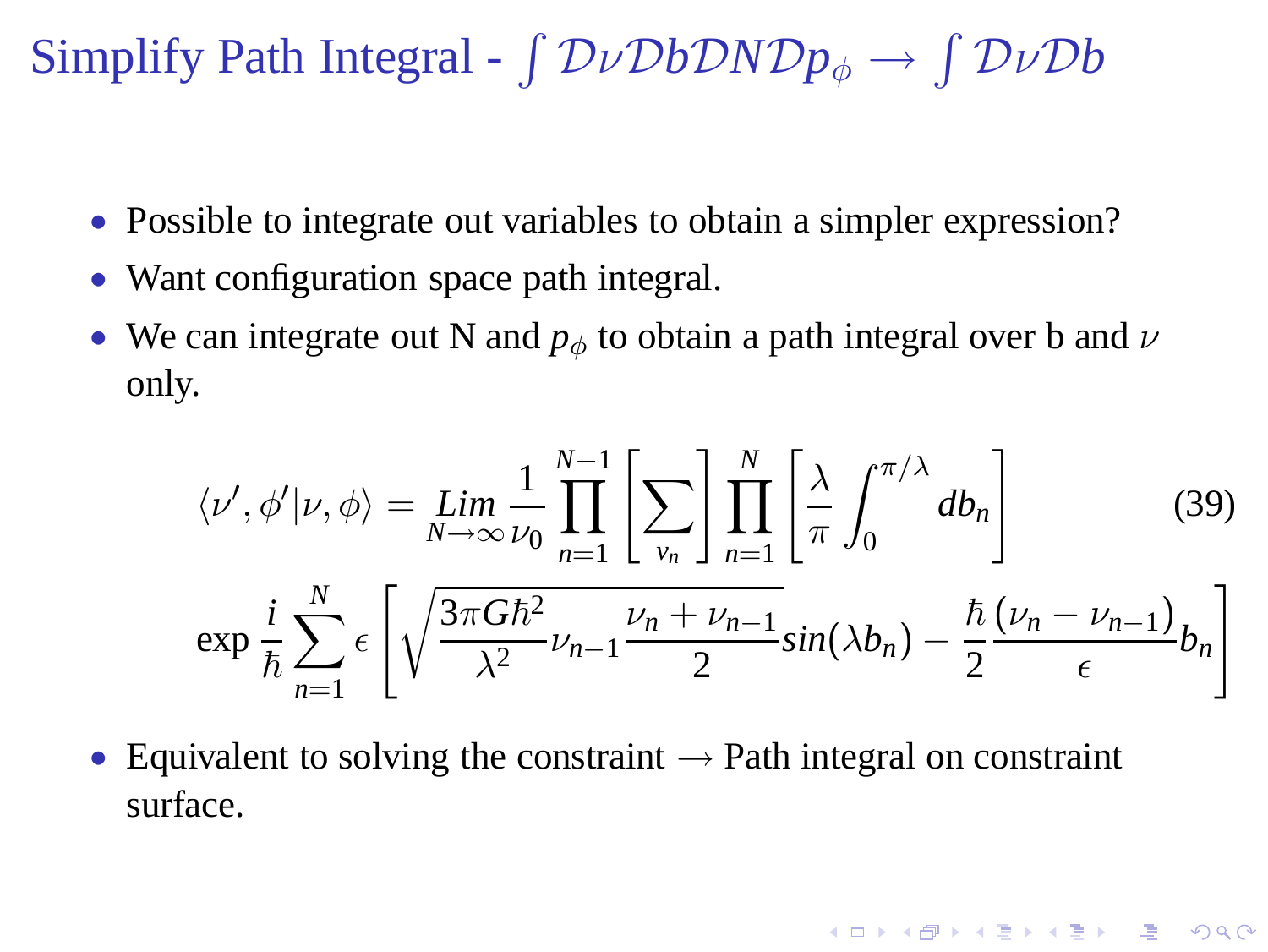#### Configuration Space P.I. ∼ Spin foam

• Can further integrate out b to obtain the following.

$$
\langle \nu', \phi' | \nu, \phi \rangle = \lim_{N \to \infty} \sum_{\sigma_N} A(\sigma) \tag{40}
$$

- Where  $\sigma_N = (\nu_N, \nu_{N-1}, \ldots, \nu_1, \nu_0)$  is a sequence of  $\nu$
- $A(\sigma)$  is the amplitude associated to each sequence, which is a product of "vertex amplitudes"

$$
A(\sigma) = \prod_{n} A(\nu_n, \nu_{n-1})
$$
\n(41)

• The vertex amplitudes are roughly

$$
A(\nu_n, \nu_{n-1}) \approx J_{\frac{\nu_n - \nu_{n-1}}{2\lambda}} \left( \epsilon \sqrt{\frac{3\pi G}{2\lambda^2}} \sqrt{\nu_{n-1}(\nu_n + \nu_{n-1})} \right) \tag{42}
$$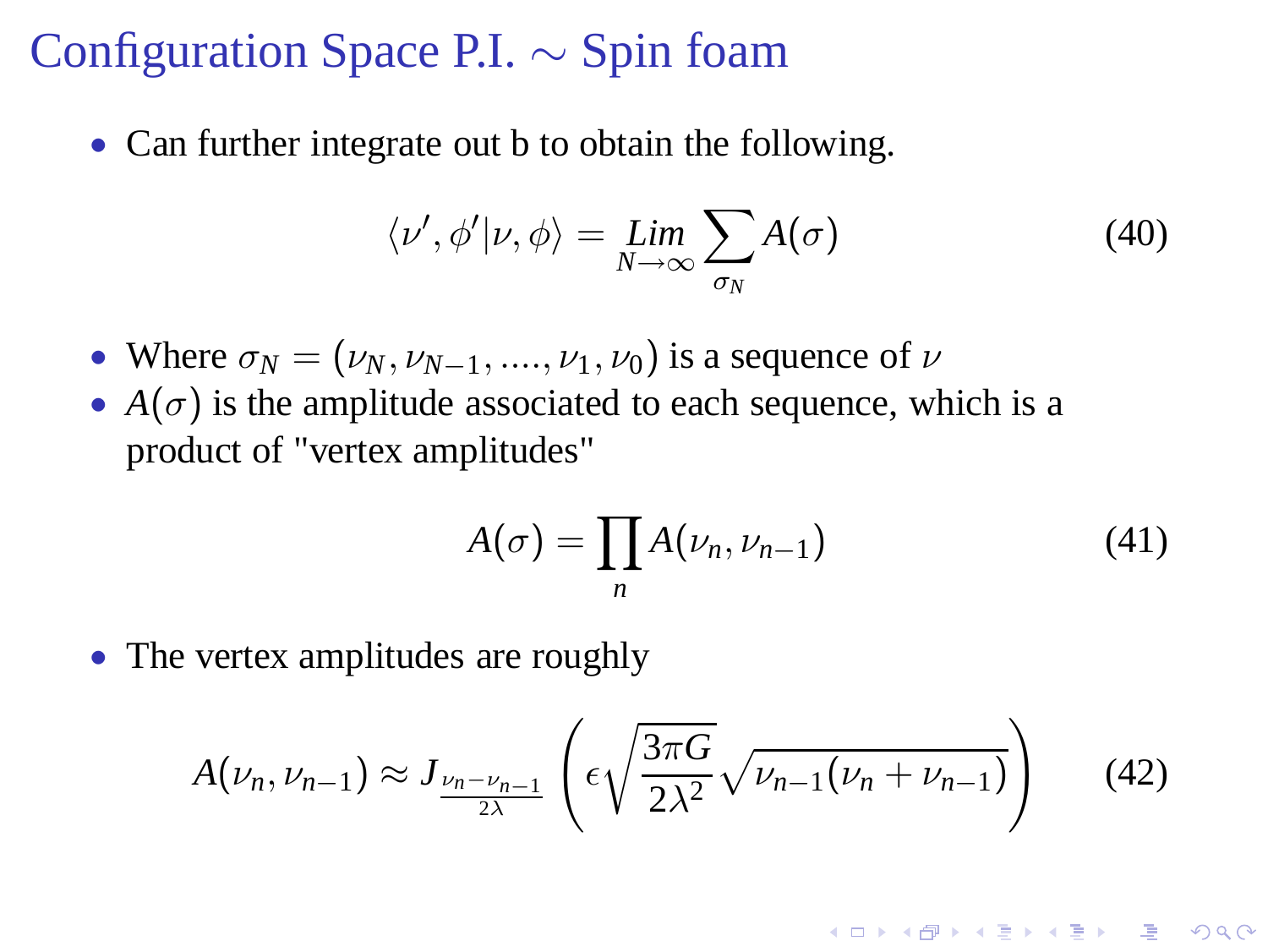# Singularity Resolution

- Use path integral over  $\nu$ ,  $b$ ,  $p_{\phi}$ , N.
- The path integral is not dominated by the classical singular solutions.
- The classical solutions are not in the space of paths we integrate over.
	- Classically  $b \to \infty$  at singularity.
	- $\blacktriangleright$  Paths  $b(\phi)$  in path integral are bounded.
	- Minimum  $\nu = 4\lambda$
- The action appearing in the path integral is not the classical action, so the there are different "classical paths" that contribute to the path integral.
- <span id="page-24-0"></span>• The singularity resolution seems to arise due to both the restriction to discrete geometries and to the effective action.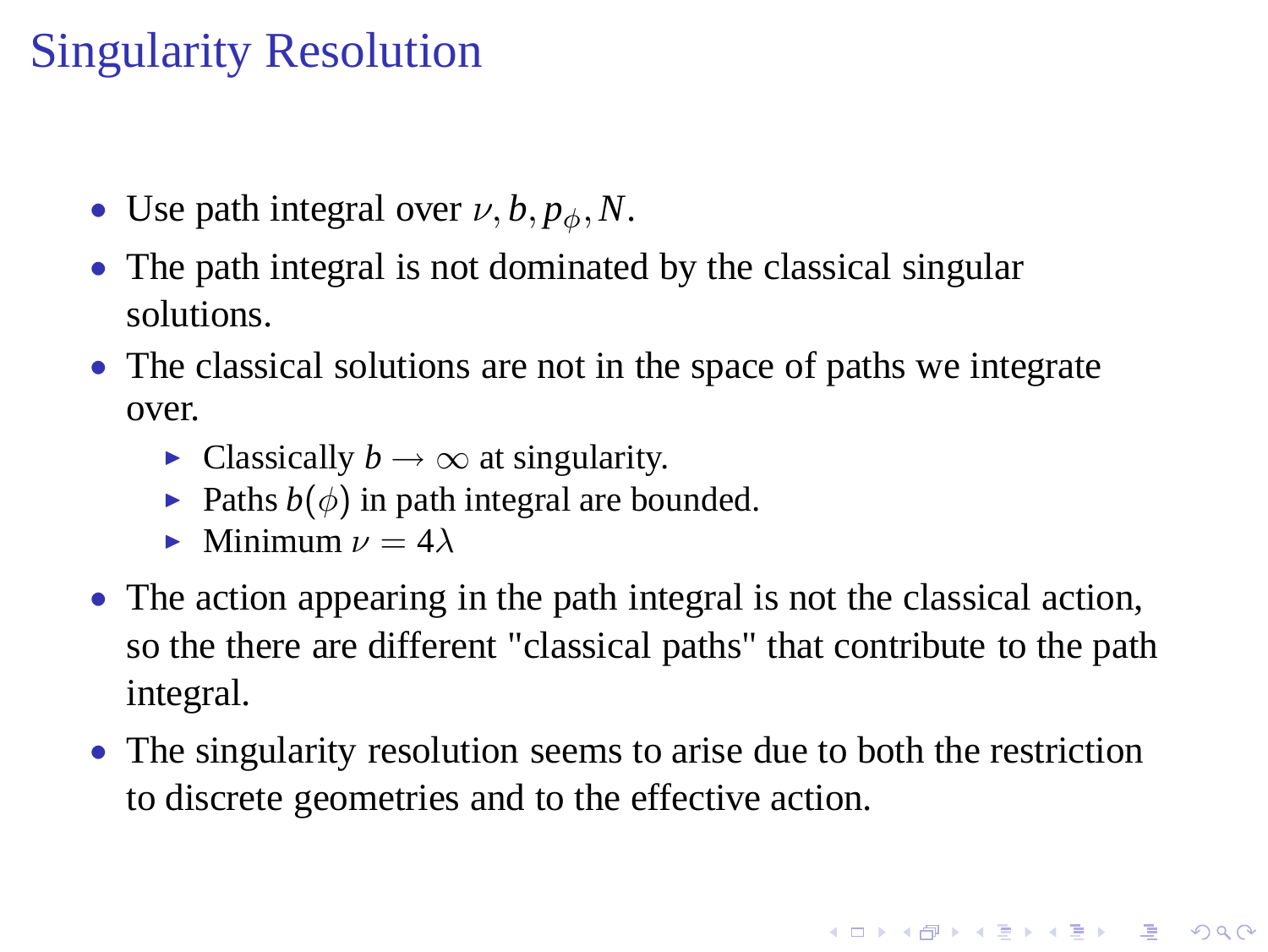$$
\sum_{\nu} \int_0^{\pi/\lambda} \to \int_{-\infty}^{\infty} \int_{-\infty}^{\infty}
$$

- We can see that the singularity resolution is due primarily to the effective action.
- The discrete sums over  $\nu$  and the integrals over b can be transformed into integrals over the whole real line of  $\nu$  and  $b$

$$
\sum_{\nu_n} \int_0^{\pi/\lambda} db \to \int_{-\infty}^{\infty} d\nu \int_{-\infty}^{\infty} db \tag{43}
$$

- This transforms the space of paths and the measure to those of the standard path integral.
- The only change from the standard path integral is the action.

$$
S[\nu, b, p_{\phi}, N] = \int d\phi [p_{\phi} - \frac{\hbar}{2} b\dot{\nu} - \frac{N}{2} (p_{\phi}^2 - \frac{3\pi G \hbar^2}{\lambda^2} \nu^2 \sin^2(\lambda b))]
$$
(44)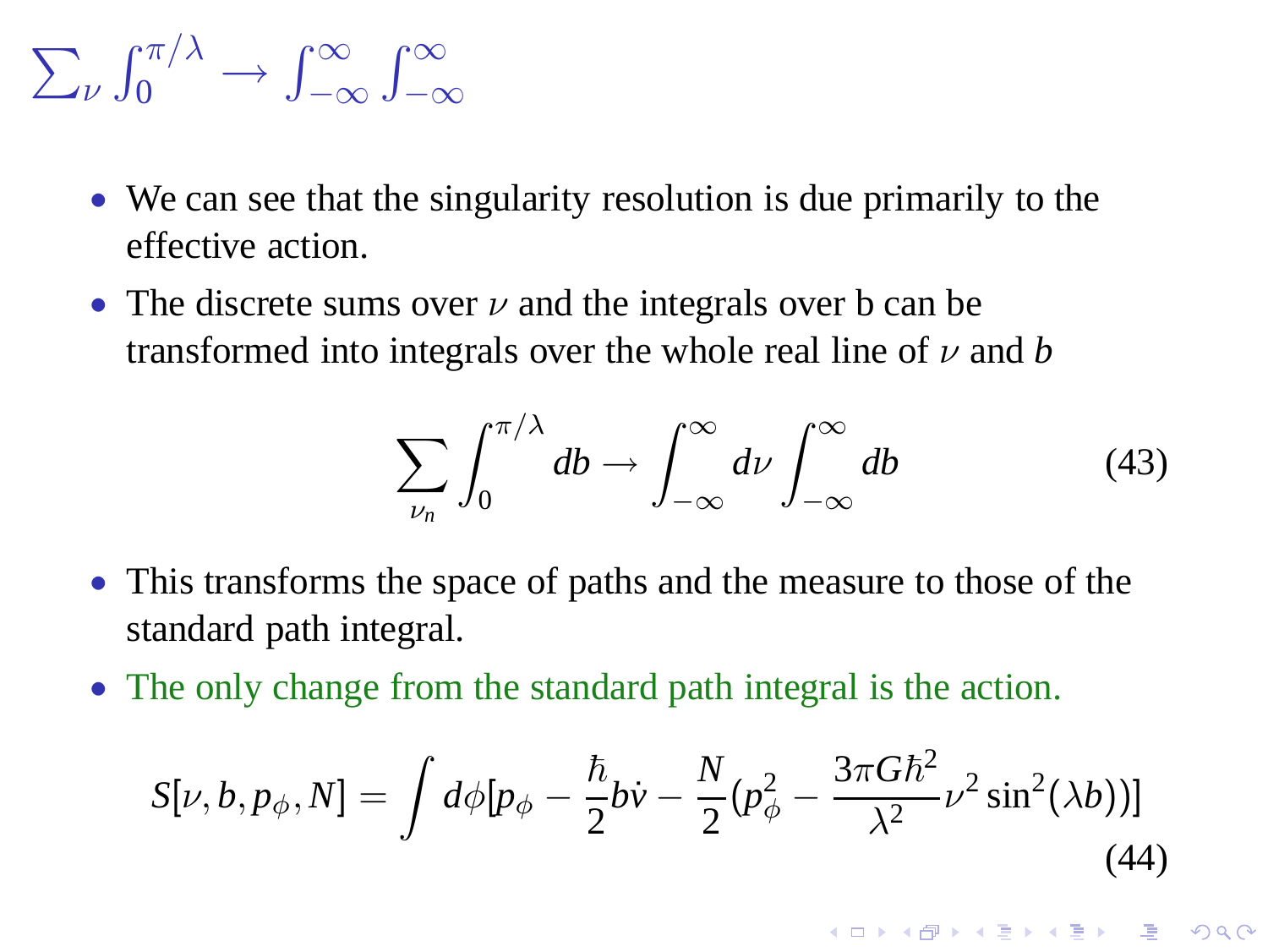# Singularity Resolution

• The path integral is then dominated by the extrema of the effective action.

$$
S[\nu, b, p_{\phi}, N] = \int d\phi [p_{\phi} - \frac{\hbar}{2} b\dot{\nu} - \frac{N}{2} (p_{\phi}^2 - \frac{3\pi G \hbar^2}{\lambda^2} \nu^2 \sin^2(\lambda b))]
$$
(45)

- The "classical solutions",  $x_{\text{eff}}$  to this action are the bouncing solutions.
- The action can be computed along these bouncing solutions between  $\nu$  and  $\nu'$ .
- $S_{\text{eff}}(x_{\text{eff}})$  is large in units of  $\hbar \rightarrow$  loop corrections are negligible.
- Provides an additional explanation for the accuracy of the effective equations.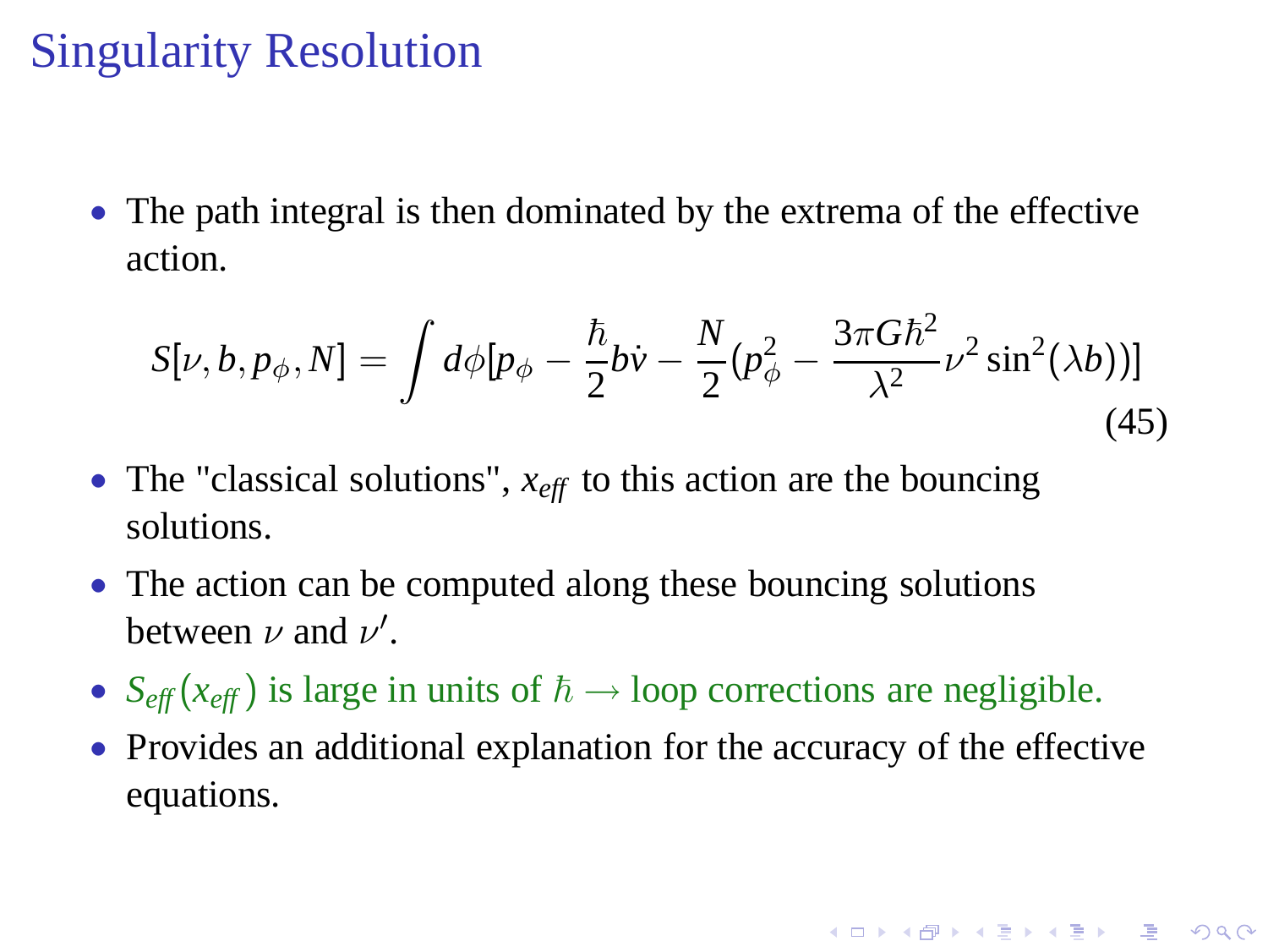# Physics of More Complex LQC Models

- Many of the results here can be extended to more complicated LOC models including the k=1 case and  $\Lambda \neq 0$ .
- For these models there are also effective equations which approximate the quantum dynamics with surprising accuracy.
- The accuracy is not well understood.
- Assumptions used to derive them from Geometric QM (Willis, Taveras) fail in high curvature region.
- Extend path integral argument from  $k=0$  case.
- Expect that the action appearing in the path integral is the effective action which gives effective equations.
- This action evaluated along its "classical solutions" is large in units of  $h$ , so loop corrections are negligible.